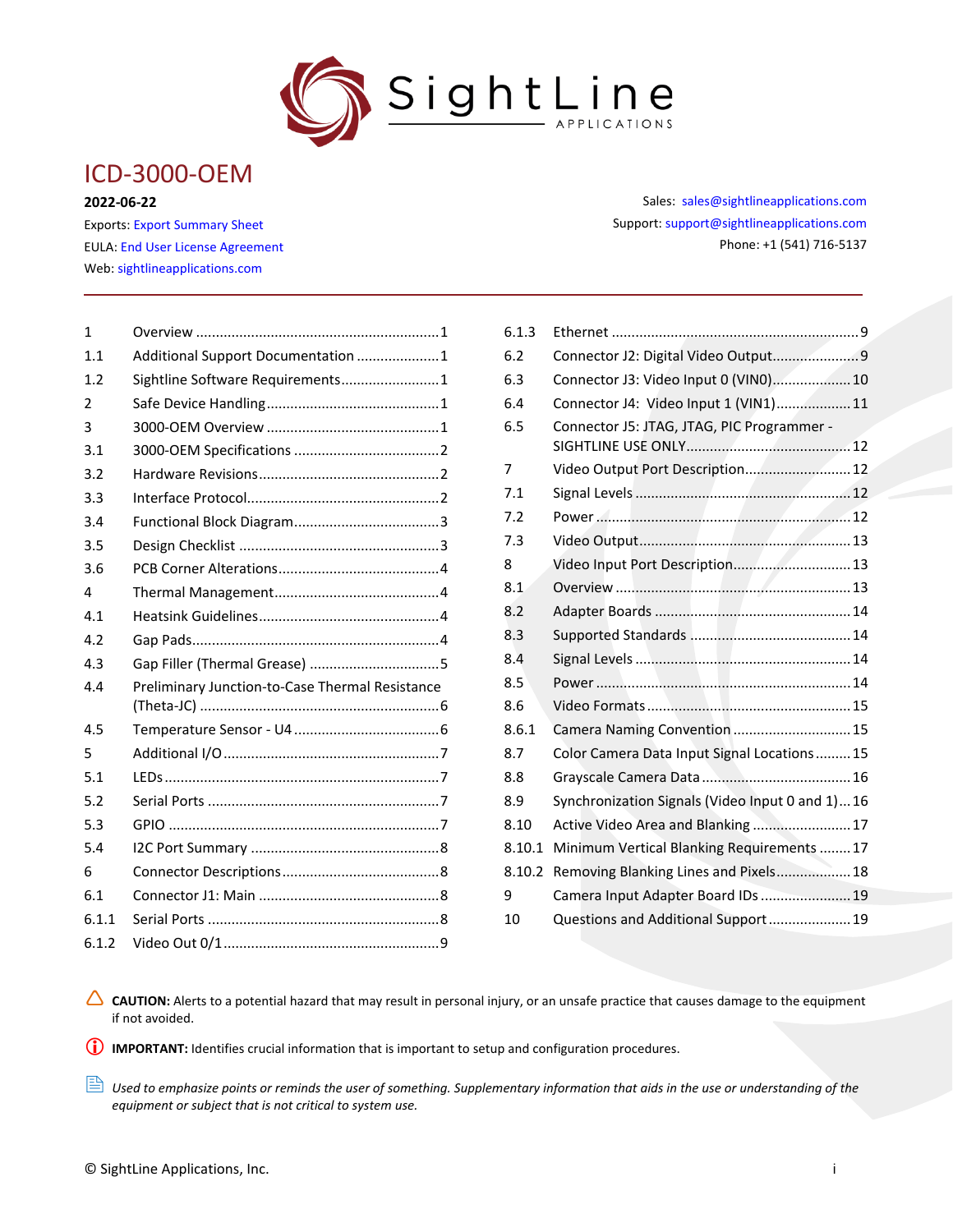#### ICD-3000-OEM



#### **Revision History**

| <b>Date</b> | <b>Description</b>                                                                                                                    |
|-------------|---------------------------------------------------------------------------------------------------------------------------------------|
| 2022-06-22  | Removed note about single DSP mode in Thermal Management section.                                                                     |
| 2022-05-27  | Added caution note to disconnect the power before connecting or disconnecting cables.                                                 |
| 2022-01-21  | Removed power consumption note in Thermal Management section that was only specific to REV C.                                         |
| 2021-09-22  | Added serial port and GPIO tables to Additional I/O section.                                                                          |
| 2021-08-05  | Clarified description of GPIO file paths. Added J6 and J9 connectors for the 4000-OEM to Camera Input Adapter Board<br>IDs section.   |
| 2021-03-04  | Corrected BT.656 generic digital on VIN1 from Cam1 to Cam2.                                                                           |
| 2020-12-15  | Moved Camera Input Adapter Board ID table to ICD-3000-4000-Adapter Boards.                                                            |
| 2020-12-07  | Updated 3000-OEM Hardware Revision section. Added new links to revision drawings and STEP files.                                      |
| 2020-05-18  | Added note that 8-bit BT.656 on pins 15-22 is used for generic digital camera switch.                                                 |
| 2020-01-24  | Added max voltage, current and main power connector notation to pins 55, 57, 59, 61.                                                  |
| 2020-01-22  | Added note on J1 that Video 1 is used for S-Video, not supported.                                                                     |
| 2019-10-17  | Added voltage qualification note to specifications.                                                                                   |
| 2019-10-04  | Update BT.656 to use Port B for data. Remove references to 8-bit inputs as our capture does not support.                              |
| 2019-09-09  | Corrected GPIO descriptions in Ports, LED, GPIO and Sensors section.                                                                  |
| 2019-03-22  | Added Caution statement on board modifications.                                                                                       |
| 2019-01-24  | Added application notes in the Gap Pad and Gap Filler (Thermal Grease) sections.                                                      |
|             | Added reference notes for capacitive coupling in Ethernet section. Updated connector J3 and J4 sections to note that                  |
| 2019-01-23  | inputs are 3.3V, and VIOSEL translation is done on external adapter boards.                                                           |
| 2018-12-20  | Remove reference to Vout1. This second video output is not available.                                                                 |
| 2018-12-12  | Updated Temperature Sensor section with temperature related commands from the IDD.                                                    |
| 2018-11-27  | Added note to use Port A for BT.656 inputs.                                                                                           |
| 2018-10-31  | Added 3000-OEM Thermal Pad drawing and pad table to Gap Pads section.                                                                 |
| 2018-10-25  | Add notes on J2: Video Output signals.                                                                                                |
| 2018-09-25  | Updated information on altering the corners of the PCB board.                                                                         |
| 2018-09-10  | Added supply voltage level compatibility statement for camera boards.                                                                 |
| 2018-08-23  | Added VOUT supported resolutions.                                                                                                     |
| 2018-08-22  | Updated Video Input Port description.                                                                                                 |
| 2018-07-03  | Updated LED Summary section.                                                                                                          |
| 2018-05-22  | Added notes explaining D2/D3 LED functions to LED Summary section.                                                                    |
| 2018-03-09  | Added input voltage note to Specifications. Added details on Port ID and Board ID.                                                    |
| 2017-12-20  | Added notes on thermal and magnetics.                                                                                                 |
| 2017-07-28  | Added notes on generic adapter ID, GPIO pin and reset/power-down lines.                                                               |
| 2017-05-18  | Added notes on minimum vertical blanking.                                                                                             |
| 2017-04-28  | Added in video timing diagram for 1080P as an example.                                                                                |
| 2017-04-27  | Corrected HDVPSS timing information.                                                                                                  |
| 2017-04-26  | Added detailed information on synchronization edges, maximum input pixel clock, reference to TI HDVPSS input timing<br>documentation. |
| 2017-04-24  | Added section detailing how to measure blanking.                                                                                      |
| 2017-04-22  | Added section on synchronization signals and blanking.                                                                                |
| 2017-02-16  | Added section on supported camera data formats.                                                                                       |
| 2017-02-07  | Added Port A and Port B data bit locations to VIP ports.                                                                              |
| 2017-01-10  | Specify grayscale input data bit locations. Add notes on I2C Linux bus numbering.                                                     |
| 2016-09-09  | Added temperature sensor information.                                                                                                 |
| 2016-08-01  | Updated Preliminary Junction-to-Case Thermal Resistance (Theta-JC) section.                                                           |
| 2016-05-10  | Added notes on grayscale support.                                                                                                     |
| 2016-02-04  | Added notes regarding serial port voltage levels and Ethernet 10/100.                                                                 |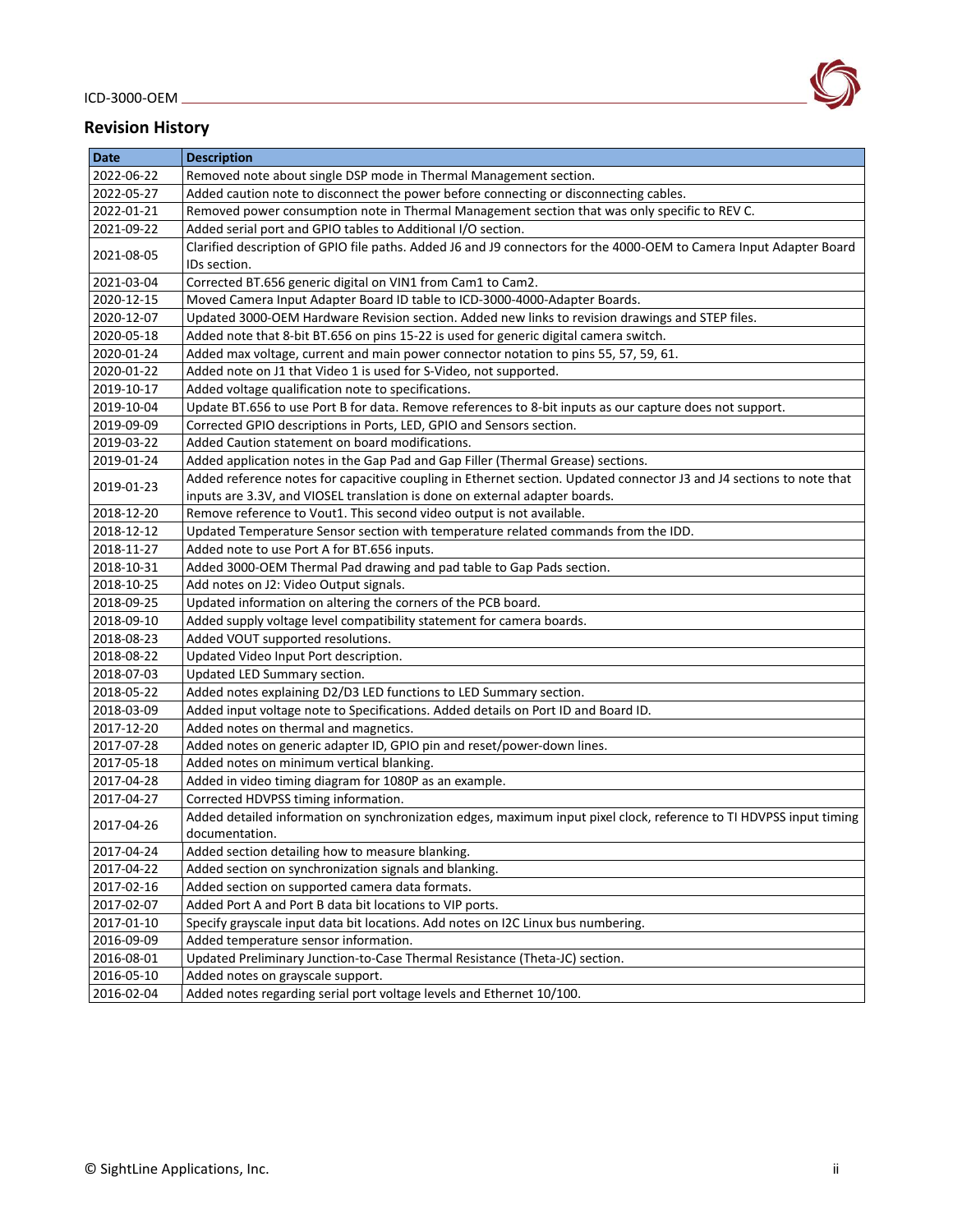

# <span id="page-2-0"></span>**1 Overview**

Describes power requirements, thermal management, interface specifications, and connector pinouts for the 3000-OEM video processing board.

△ CAUTION: Any customer modifications to SightLine OEM and adapter boards will void the warranty and can potentially damage the board. Before attempting any modifications, please contact [Support.](mailto:support@sightlineapplications.com)

### <span id="page-2-1"></span>**1.1 Additional Support Documentation**

Additional Engineering Application Notes (EANs) can be found on the [Documentation](https://sightlineapplications.com/documentation/) page of the SightLine Applications website.

The [Panel Plus User Guide](https://sightlineapplications.com/downloads/) provides a complete overview of settings and dialog windows located in the Help menu of the Panel Plus application.

The Interface Command and Control [\(IDD\)](https://sightlineapplications.com/releases/IDD/current/index.html) describes the native communications protocol used by the SightLine Applications product line. The IDD is also available as a PDF download on the [Documentation](https://sightlineapplications.com/documentation/) page under Software Support Documentation.

#### <span id="page-2-2"></span>**1.2 Sightline Software Requirements**

Panel Plus software and firmware versions:

3000-OEM requires Panel Plus and Firmware 2.23.0 and higher. REV C requires Panel Plus and firmware 2.24.xx and higher.

**IMPORTANT:** The Panel Plus software version should match the firmware version running on the board. Firmware and Panel Plus software versions are available on the [Software Download](https://sightlineapplications.com/downloads/) page.

# <span id="page-2-3"></span>**2 Safe Device Handling**

- △ CAUTION: To prevent damage to hardware boards, disconnect all input power to OEMs and adapter boards before connecting or disconnecting cables including all FFC, FPC, KEL, HDMI, and round wire (Molex) cables.
- △ CAUTION: To prevent damage to hardware boards, use a conductive wrist strap attached to a good earth ground. Before picking up an ESD sensitive electronic component, discharge built up static by touching a grounded bare metal surface or approved antistatic mat.

# <span id="page-2-4"></span>**3 3000-OEM Overview**

The 3000-OEM has four connectors on the bottom side that are designed for board-to-board connectivity. The connectors are: Main (Power, Ethernet, Serial, HDMI and analog output), Input Channels 0 and 1 (Digital Video In, power out, and serial), and the Optional Output Video (Digital Video Out).





**Figure 1: 3000-OEM Overview**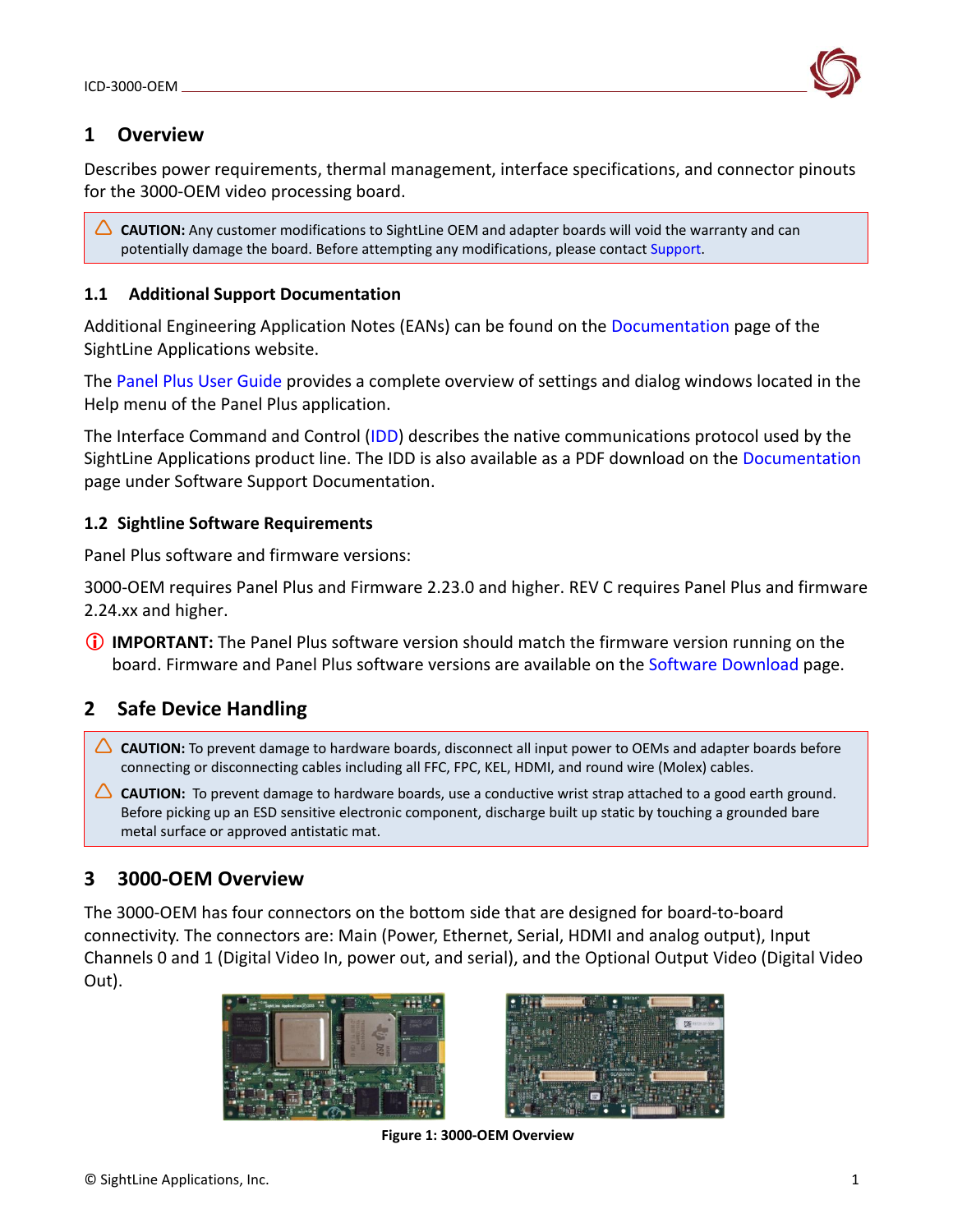

#### <span id="page-3-0"></span>**3.1 3000-OEM Specifications**

| <b>Revision</b>    | B4 - Current production version (green) |
|--------------------|-----------------------------------------|
| <b>Dimensions:</b> | 3.465 in x 1.969 in (88 mm x 50 mm)     |
| Weight:            | 38 grams                                |
| Voltage (VIN):     | 8 - 15V DC (12V Nominal) <sup>1</sup>   |
| Power:             | < 10 Watts with 12V nominal DC input    |
| <b>Drawings:</b>   | 3000-OEM Drawings*                      |
|                    | 3000-OEM Assembly                       |
| <b>STEP Files:</b> | 3000-OEM STEP Files*                    |

\**Includes all production release revisions*.

**IMPORTANT:** The supply voltage level must be compatible with camera adapter board and connected cameras. For example, the 3000-Sony camera adapter board passes supply voltage directly to the attached camera. A Sony EH series camera can only support 6V - 12V, which would limit the supply voltage of the 3000-OEM to this range.

#### <span id="page-3-1"></span>**3.2 Hardware Revisions**

| <b>Board Revision</b> | <b>Changes</b>                                                                                                                                                              |
|-----------------------|-----------------------------------------------------------------------------------------------------------------------------------------------------------------------------|
| Rev B4                | New production baseline starting Q3,2020. Based on previous Rev B baseline. Removes power control<br>of C66. Mounting holes 0.079 dia.                                      |
| Rev <sub>C3</sub>     | Disabled Power control of C66. Form and Fit identical to Rev C2. No longer available.                                                                                       |
| Rev <sub>C2</sub>     | Mounting hole size increased from .063 to .079 dia. to support standard size #1 hardware in addition<br>to M1.6 hardware. Availability limited to existing program support. |
| Rev <sub>C1</sub>     | Added a power control circuit to allow integrators to turn off the C66 DSP processor. Mounting holes<br>0.063 dia. No longer available.                                     |
| Rev B <sub>3</sub>    | Initial production release. Mounting holes 0.063 dia. No longer available.                                                                                                  |

**Table 1: 3000-OEM Revision Changes**

 *3000-OEM board mounting holes support M1.6 screws and standard #1 hardware with revisions C2 and B4 (increase hole size to 0.079)*.

### <span id="page-3-2"></span>**3.3 Interface Protocol**

The 3000-OEM shares the same interface protocol as other SightLine OEM platforms. The protocol is a packet-based command and control interface. There is an ARM core on the DM8148 that is only lightly utilized during implementation. This provides customers with a processor to implement other processing functions or protocol conversions, i.e., allows communications through customized proprietary protocols.

 $1$  A slightly extended input voltage range is possible with some tradeoffs. Contact [Support](mailto:support@sightlineapplications.com) for more information if this is relevant to your application.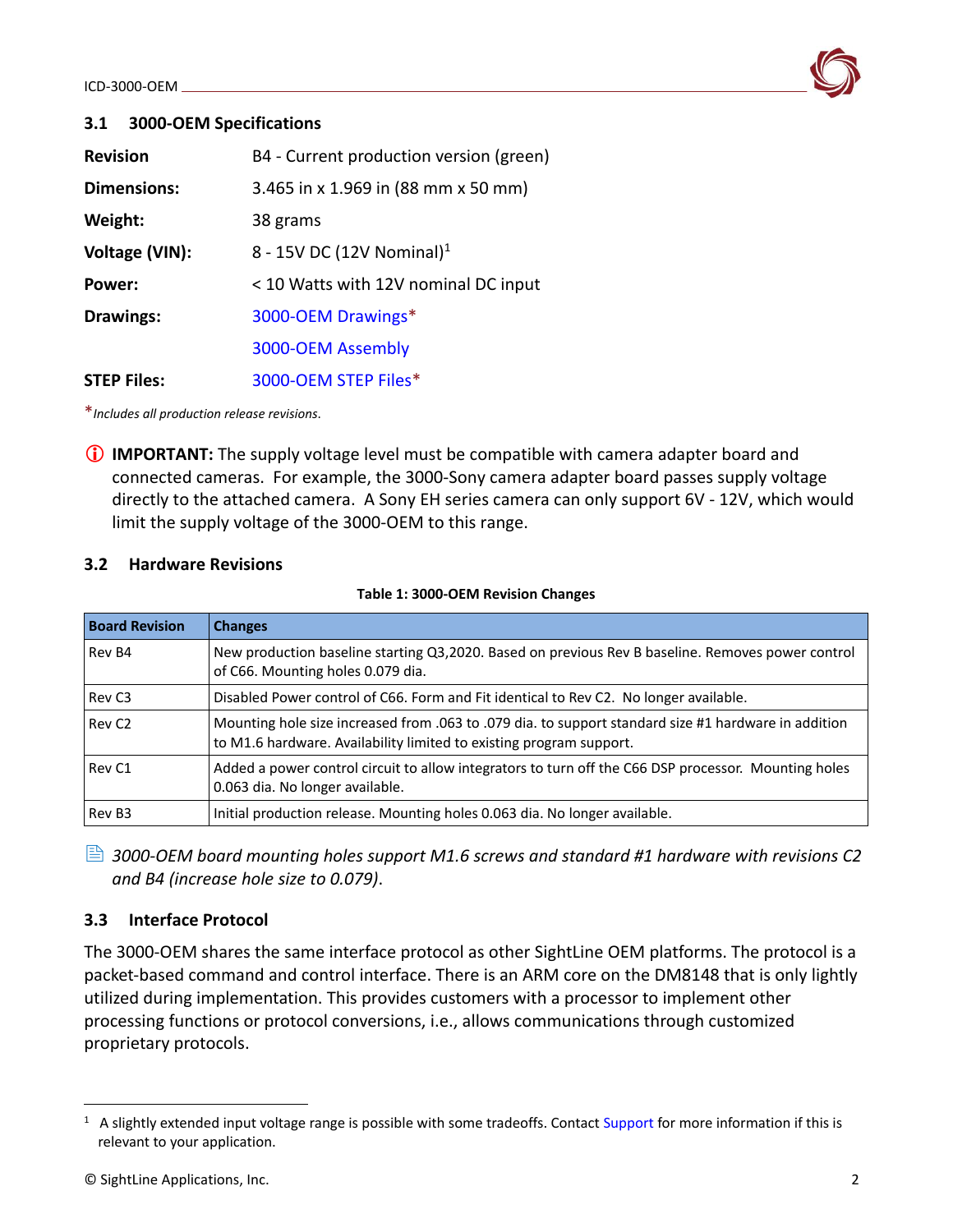

#### <span id="page-4-0"></span>**3.4 Functional Block Diagram**



**Figure 2: 3000-OEM Hardware Block Diagram**

# <span id="page-4-1"></span>**3.5 Design Checklist**

- $\checkmark$  Provide a sufficient heat sink for the DSP and other major components
- $\checkmark$  Expose serial port 0 to connector for debugging
- $\checkmark$  Use serial port 1 for command and control, otherwise use Ethernet port. Alternately serial port 2, 3,  $4<sup>2</sup>$  can also be used for command and control
- $\checkmark$  Expose Ethernet port for debug, command and control, and firmware update capability
- $\checkmark$  Expose analog video output and ground for debugging
- $\checkmark$  Provide test points for all serial port signals
- $\checkmark$  Expose test point for video sync signals
- $\checkmark$  Expose microSD card signals for failsafe recovery (future improvements)
- $\checkmark$  All serial ports are 3.3V TTL levels (unless otherwise noted)

<sup>2</sup> This feature may not be available for all software releases.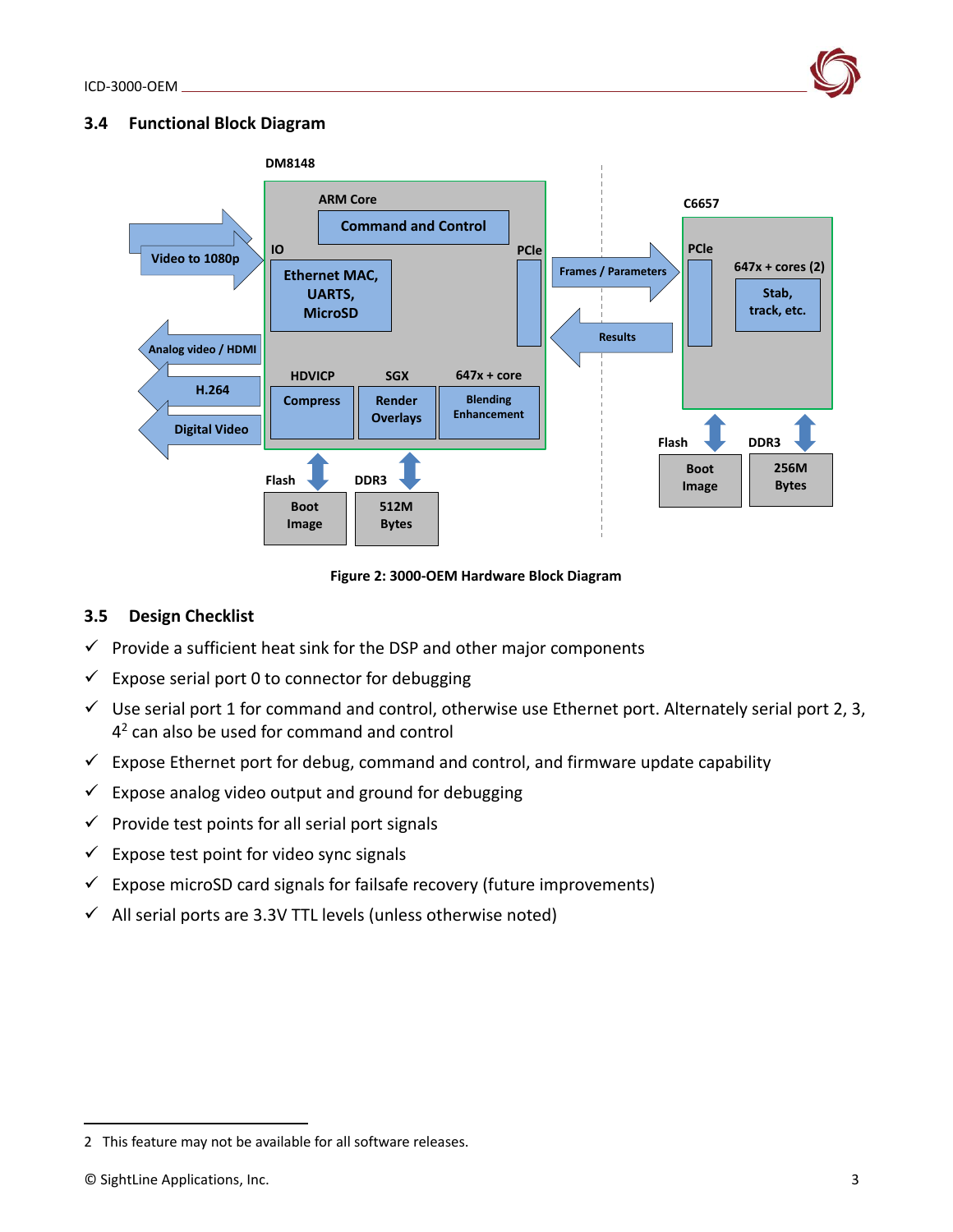# <span id="page-5-0"></span>**3.6 PCB Corner Alterations**

The corners of the 3000-OEM board can be removed or rounded off if needed. A needle file works best for this procedure.

**IMPORTANT:** Considerable care should be taken when removing or rounding off the corners to prevent damage to the board.



**Figure 3: Corner Alterations**

# <span id="page-5-1"></span>**4 Thermal Management**

# <span id="page-5-2"></span>**4.1 Heatsink Guidelines**

- The component temp range is -40°C to 85°C.
- All hardware uses some form of mechanical heatsink.
- A large heatsink to facilitate bench and early testing is provided by SightLine. It supports convective cooling when there is airflow.
- **IMPORTANT:** The large heatsink is not intended for long term vehicle integration use.
- If designing a custom heatsink for integration, it should provide a direct conducted path to a significant thermal mass (typically the wall of a gimbal or housing).
- If there is enough airflow, finned options are available. Fin design should be selected based on airflow and available space.
- The 3000-OEM does not have an automatic thermal processor shutdown but does have a temperature sensor. See the [Temperature Sensor -](#page-7-1) U4 section for more information.

[STEP files](http://sightlineapplications.com/models/SLA-3000-ENC_BasePlate_Model.zip) for the heatsink interface are available from SightLine that can help with heatsink design and integration.

Use gap pads (recommended) or thermal grease to fill gaps between the hot components.

# <span id="page-5-3"></span>**4.2 Gap Pads**

Use some form of thermally conductive material for filling gaps between the hot components and the heat sink. Examples such as the [Bergquist](https://www.henkel-adhesives.com/us/en/products/thermal-management-materials.html) VO Ultra Soft are recommended. The SightLine heat sink design assumes that gap pads are used (see Table 2 and Figure 4). This is preferable in systems with stacked boards. The compression of the pad allows for greater tolerances. The compression of the gap pad also provides additional support for the board and does not require as much force to maintain contact.

*IMPORTANT:* Do not use gap pads in conjunction with thermal grease.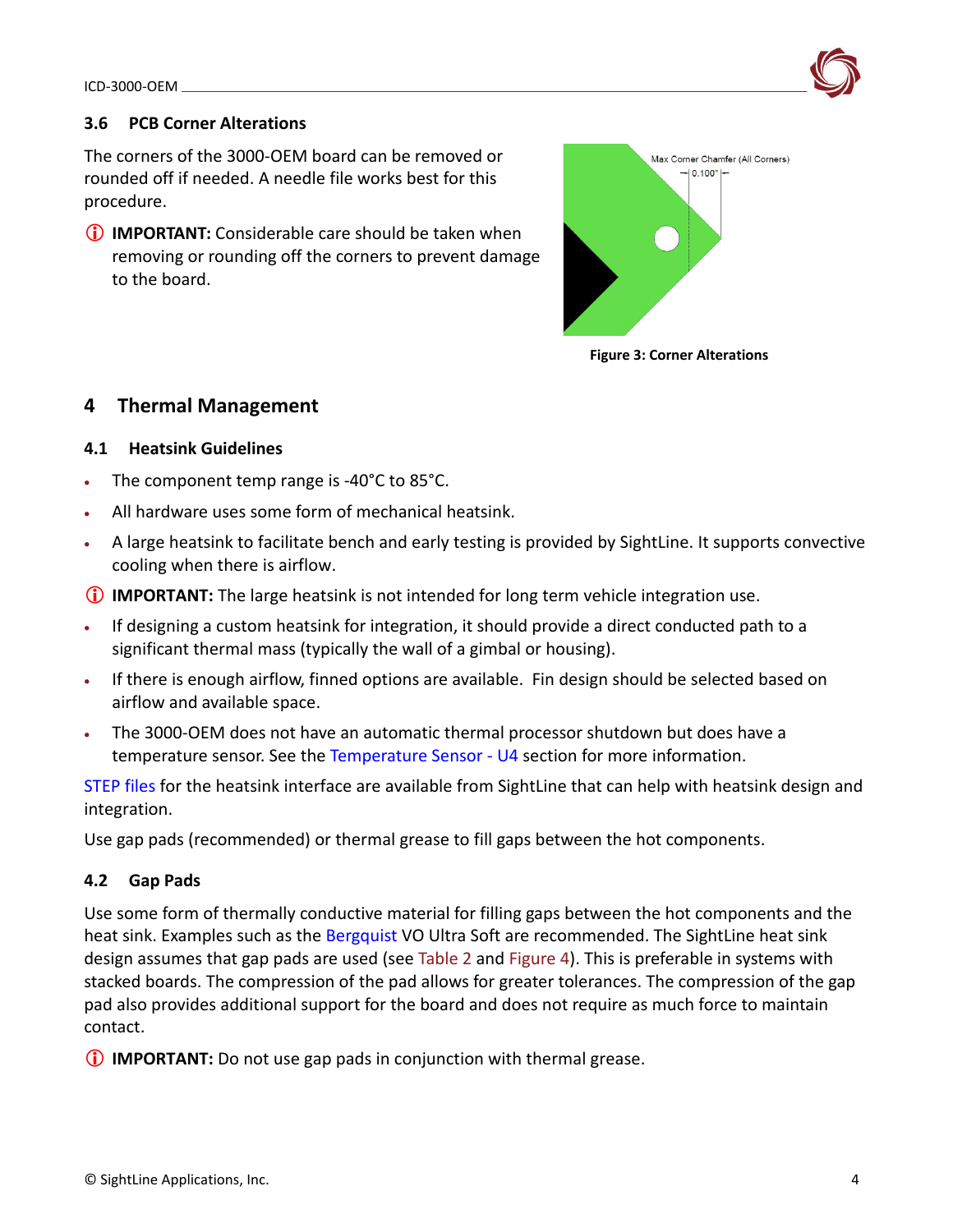

#### **Table 2: Thermal Pads**

|             | Thermal Pads   Manufactures PN | <b>Description</b>                                                                  | <b>IMFG</b>      |
|-------------|--------------------------------|-------------------------------------------------------------------------------------|------------------|
| SLA-PAD-010 |                                | GP1500R-0.010-02-0816 Thermal Pad Black 1.0 X 1.0 x 0.010 - inch Tacky - Both Sides | <b>Bergguist</b> |
| SLA-PAD-125 | GPVOUS-0.125-00-0816           | Thermal Pad Pink 0.250 X 0.250 x 0.125 - inch                                       | <b>Bergquist</b> |
| SLA-PAD-020 | GPVOUS-0.020-00-0816           | Thermal Pad Pink 0.75 X 0.75 x 0.020 - inch                                         | <b>Bergquist</b> |



**Figure 4: 3000-OEM Thermal Pad Placement**

### *See [3000-OEM Assembly drawing](http://sightlineapplications.com/drawings/SLA-3000-OEM_Assembly.pdf) for additional information.*

### <span id="page-6-0"></span>**4.3 Gap Filler (Thermal Grease)**

The use of thermal grease is not recommended. If needed use some form of thermally conductive liquid gap filling material such as [Artic Silver](http://www.arcticsilver.com/) rather than an adhesive. See the link for recommended application instructions. This should be spread thinly and evenly because of tighter tolerances that are required in a stacked board system using standoffs.

Air bubbles and patches that do not make contact are a common problem when using gap filler. This can additionally create problems on the board if too much is used, or when reassembling systems.

Typically gap filler is used with a spring type system that maintains a known amount of force on the board to maintain contact with the heat sink. While gap filler can be easier to use and provide better thermal conductivity, it is also prone to issues that can make it difficult to achieve these advantages in practice.

Use 99% isopropyl alcohol to clean off thermal grease.

**IMPORTANT:** Do not to use thermal grease in conjunction with gap pads.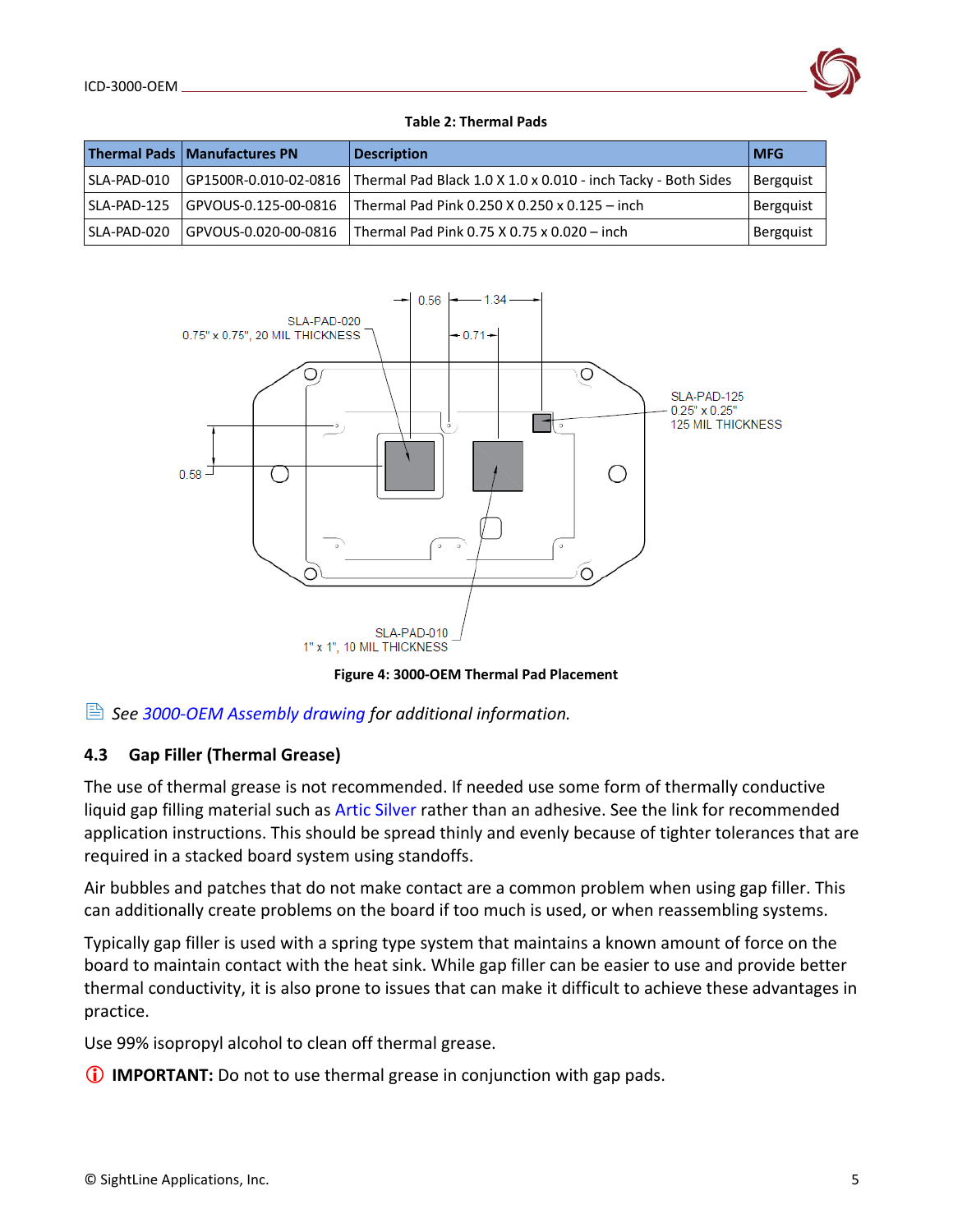## <span id="page-7-0"></span>**4.4 Preliminary Junction-to-Case Thermal Resistance (Theta-JC)**



**Figure 5: 3000-OEM Thermal Drawing (REV B4)**

#### **Drawing notes**:

- All dimensions in inches.
- Devices in yellow dissipate less than 1/4W per IC.
- All height (H) values are estimates. Since there is a lot of variation, use gap pads to make good contact.

| Table 3: Component Thermal Resistance Specifications |  |  |  |
|------------------------------------------------------|--|--|--|
|------------------------------------------------------|--|--|--|

| <b>Description</b>       | <b>Manufactures PN</b> | <b>Temp Range</b>                  | Theta-JC   |
|--------------------------|------------------------|------------------------------------|------------|
| DM8148                   | TMS320DM8148CCYEA0     | -40 $^{\circ}$ to 105 $^{\circ}$ C | $0.39$ C/W |
| ISSI memory (for 8148)   | IS43TR16128A-15HBLI    | -40 $^{\circ}$ to 95 $^{\circ}$ C  | 5.3 $C/W$  |
| C6657                    | TMS320C6657CZHA25      | -40 $^{\circ}$ to 100 $^{\circ}$ C | 0.284 C/W  |
| Micron memory (for 6657) | MT41J64M16JT-15E IT:G  | -40 $^{\circ}$ to 95 $^{\circ}$ C  | 5.7 C/W    |

#### <span id="page-7-1"></span>**4.5 Temperature Sensor - U4**

The 3000-OEM does not have an automatic thermal processor shutdown. Temperature is read by an onboard NXP LM75BGD digital temperature sensor. The temperature is queried once per second. The operating temperature of the unit can be read through the [SLAGetVersionNumber \(0x00\)](https://sightlineapplications.com/releases/IDD/current/struct_s_l_a_get_version_number__t.html) command. The temperature can also be reported continually using the [SystemStatusMessage \(0x87\)](https://sightlineapplications.com/releases/IDD/current/struct_s_l_a_system_status_message__t.html) command. See the [IDD](https://sightlineapplications.com/releases/IDD/current/) for more information.

 $\triangleq$  *To get an accurate reading, the U4 sensor chip should share the same heatsink as the DSPs.* 



**Figure 6: Temperature Sensor**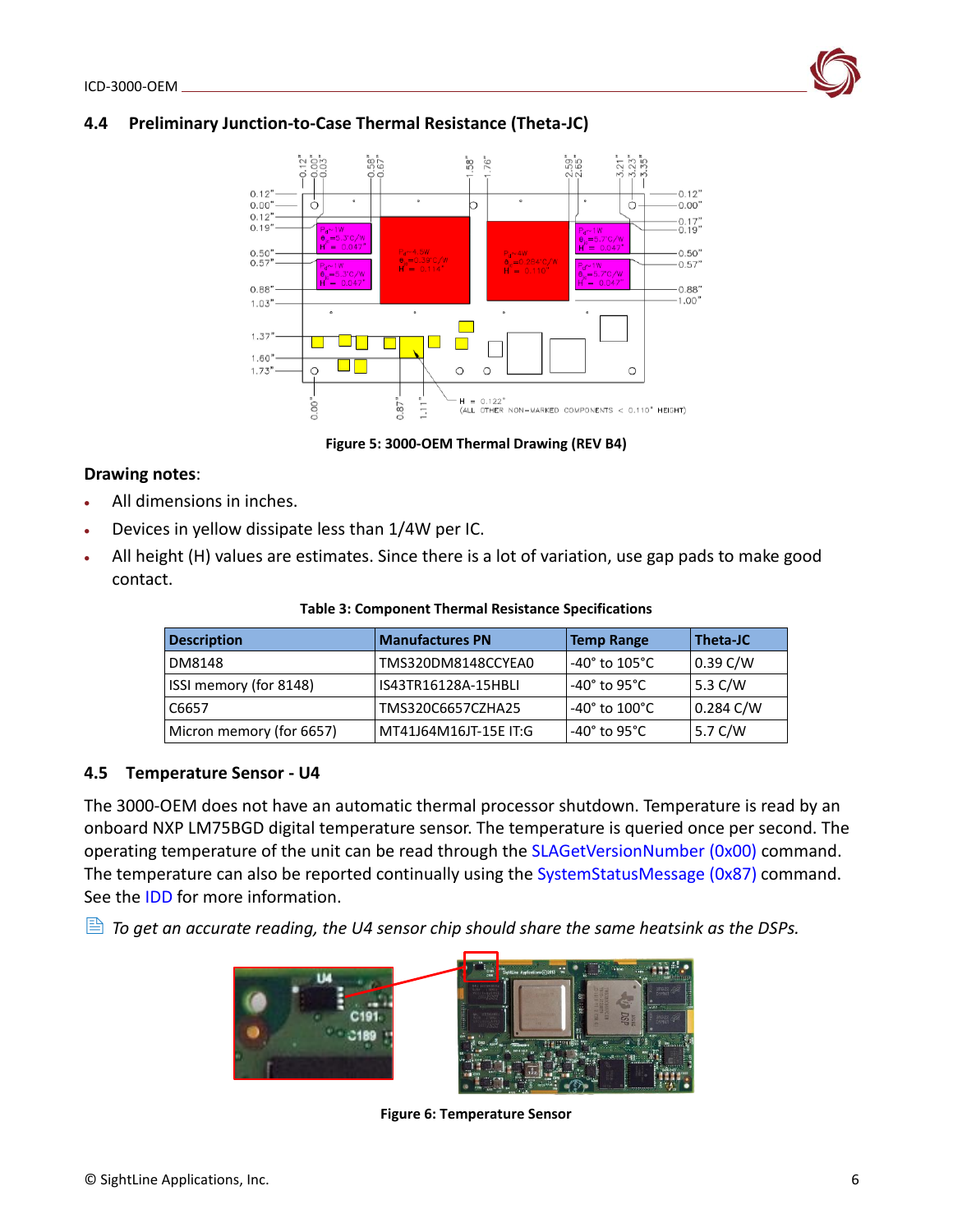

# <span id="page-8-0"></span>**5 Additional I/O**

### <span id="page-8-1"></span>**5.1 LEDs**

| Label          | Color | <b>Function</b>                                                  |
|----------------|-------|------------------------------------------------------------------|
| D <sub>2</sub> |       | Green Ethernet PHY Activity Indicator (RX / TX)                  |
| D <sub>3</sub> |       | Amber Ethernet PHY Link Indicator (Blinking indicates poor link) |
| D8             |       | Green GP0[21] Pin K7 [REV C]                                     |
| D9             | Blue  | GP0[26] Pin H5 [REV C]                                           |

### <span id="page-8-2"></span>**5.2 Serial Ports**

All serial ports are 3.3V TTL. When using a SightLine adapter board with a 3-pin connector, use the CAB-03xx for easy break out to either a pig tail, Molex-to-Molex, or DB-9 connector.

| <b>Connector</b> | <b>Name</b>   | <b>Device</b> | <b>Notes</b>                 |
|------------------|---------------|---------------|------------------------------|
| $_{\rm J1}$      | Serial Port 0 | /dev/ttyO0    | Reserved for SightLine debug |
| $_{\rm J1}$      | Serial Port 1 | /dev/ttyO1    |                              |
| 12               | Serial Port 4 | /dev/ttyO4    |                              |
| J3               | Serial Port 2 | /dev/ttyO2    |                              |
| J4               | Serial Port 3 | /dev/ttyO3    |                              |

#### **Table 4: 3000-OEM Serial Port Summary**

#### **Table 5: 3000-OEM Serial Ports**

|                       | Serial 0              |       | Serial 1              |           | Serial 2              |       | Serial 3              |             | Serial 4              |       |       |       |           |       |       |
|-----------------------|-----------------------|-------|-----------------------|-----------|-----------------------|-------|-----------------------|-------------|-----------------------|-------|-------|-------|-----------|-------|-------|
| <b>Serial Ports</b>   | <b>Connector, Pin</b> |       | <b>Connector, Pin</b> |           | <b>Connector, Pin</b> |       | <b>Connector, Pin</b> |             | <b>Connector, Pin</b> |       |       |       |           |       |       |
| Hardware<br>Reference | <b>Rx</b>             | Tx    | level                 | <b>Rx</b> | Tх                    | level | <b>Rx</b>             | Tx          | level                 | Rx    | Tx    | level | <b>Rx</b> | Tx.   | level |
| SLA-3000-OEM          | J1, 27                | J1.28 | 3.3V                  | J1.29     | J1.30                 | 3.3V  | J3.65                 | . 66<br>J3. | 3.3V                  | J4.65 | J4.66 | 3.3V  | J2.45     | J2.46 | 3.3V  |

### <span id="page-8-3"></span>**5.3 GPIO**

GPIO are used to identify the camera input adapter board address attached to connectors J2, J3, J4. See [Connector Descriptions](#page-9-1) for more information.

*After bootup, the GPIO may be used for generic input and output.*

| <b>GPIO Port:</b> | GPIO 0 8  | GPIO 0 9  | GPIO 0 10 | GPIO 0 14 | GPIO 0 15 | GPIO 0 25 |
|-------------------|-----------|-----------|-----------|-----------|-----------|-----------|
| Video Input 0     | J3.70     | J3, 71    | J3.72     | J3, 73    | J3, 74    | J3.69     |
| <b>GPIO Port:</b> | GPIO 0 18 | GPIO 0 19 | GPIO 0 20 | GPIO 1 16 | GPIO 1 17 | GPIO 1 18 |
| Video Input 1     | J4, 73    | J4, 74    | J4.69     | J4, 70    | J4, 71    | J4, 72    |
| <b>GPIO Port:</b> | GPIO 0 16 | GPIO 0 17 | GPIO 0 22 | GPIO 0 23 | GPIO 0 24 | GPIO 0 28 |
| Video Output      | J2, 49    | J2, 50    | J2, 51    | J2, 52    | J2, 53    | J2, 54    |

#### **Table 6: 3000-OEM GPIO**

*(All at 3.3V)*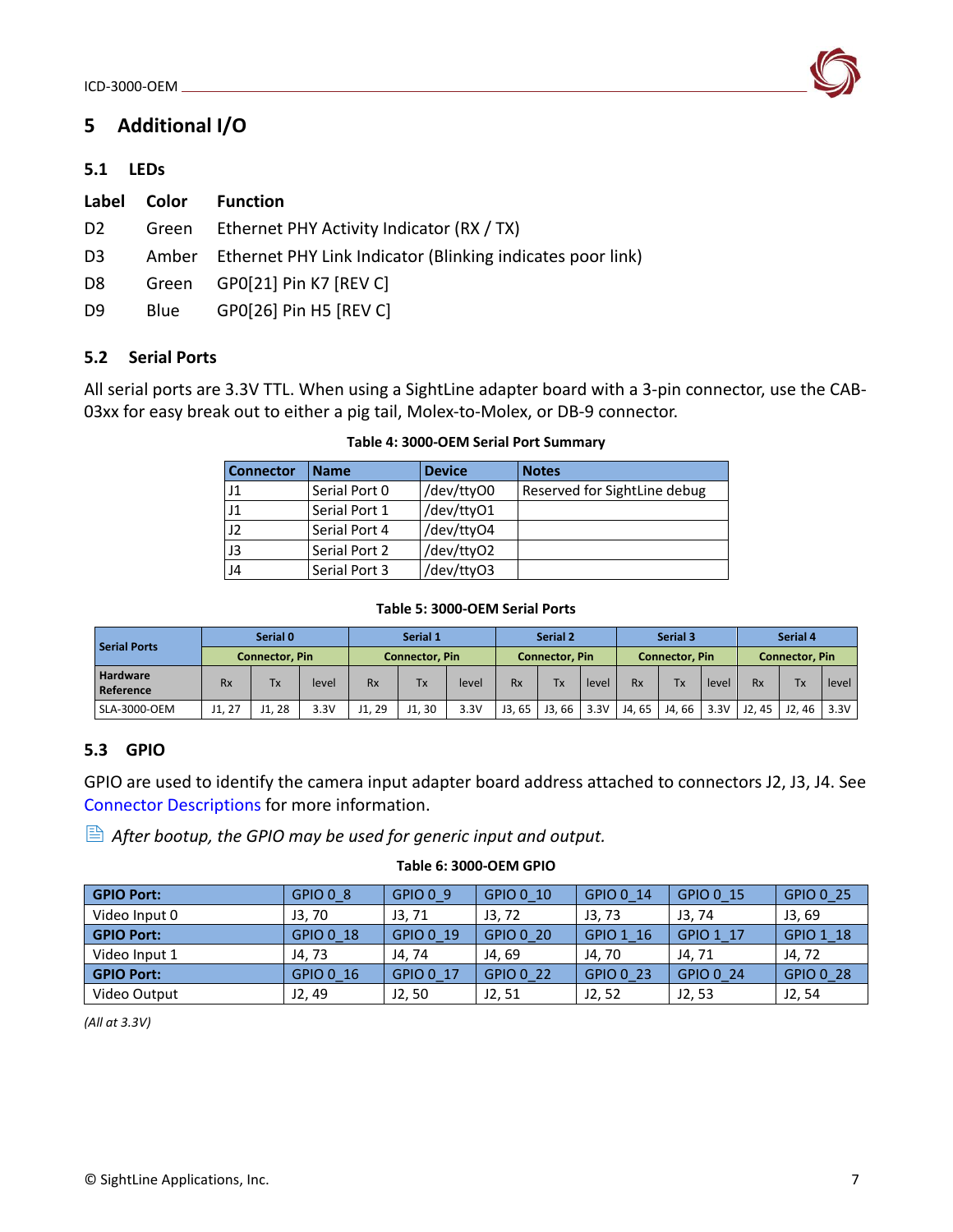#### <span id="page-9-0"></span>**5.4 I2C Port Summary**

The I2C Ports available for camera control are on the following ports

| <b>Connector</b> | <b>Name</b> | <b>Device</b> | <b>Notes</b>              |
|------------------|-------------|---------------|---------------------------|
| 12               | I2C Bus 0   | /dev/i2c-1    | Linux I2C bus number is 1 |
| JЗ               | I2C Bus 0   | /dev/i2c-1    | Linux I2C bus number is 1 |
| J4               | I2C Bus 3   | /dev/i2c-4    | Linux I2C bus number is 4 |

#### **Table 7: 3000-OEM I2C Port Summary**

# <span id="page-9-1"></span>**6 Connector Descriptions**

#### **Table 8: Connector Descriptions**

| <b>Connector</b>                          | <b>Description</b>                                     |
|-------------------------------------------|--------------------------------------------------------|
| <b>Connector J1: Main</b>                 | Power, serial port 0, serial port 1, analog video out, |
|                                           | HDMI out, 10/100 Ethernet, microSD                     |
| <b>Connector J2: Digital Video Output</b> | Digital video out, serial port 4, I2C0                 |
| Connector J3: Video Input 0               | Digital video in 0, serial port 2, I2C0, GPIO          |
| Connector J4: Video Input 1               | Digital video in 1, serial port 3, I2C3, GPIO          |
| P <sub>1</sub>                            | JTAG (internal use only)                               |

#### <span id="page-9-2"></span>**6.1 Connector J1: Main**

Connector: DF12(3.0)-60DS-0.5V(86) Mates with: DF12(3.0)-60DP-0.5V(86)

| Pin            | <b>Description</b> | Pin            | <b>Description</b> | Pin | <b>Description</b> | Pin | <b>Description</b> |
|----------------|--------------------|----------------|--------------------|-----|--------------------|-----|--------------------|
| 1              | Vin                | $\overline{2}$ | Ground             | 31  | <b>TXPA</b>        | 32  | <b>TXPC</b>        |
| $\overline{3}$ | Vin                | 4              | Ground             | 33  | <b>TXNA</b>        | 34  | <b>TXNC</b>        |
| 5              | Vin                | 6              | Ground             | 35  | <b>TXPB</b>        | 36  | <b>TXPD</b>        |
| $\overline{7}$ | Vin                | 8              | Ground             | 37  | <b>TXNB</b>        | 38  | <b>TXND</b>        |
| 9              | Vin                | 10             | Ground             | 39  | Ground             | 40  | Ground             |
| 11             | Vin                | 12             | Ground             | 41  | HDMICLK+           | 42  | HDMID1+            |
| 13             | Vin                | 14             | Ground             | 43  | <b>HDMICLK-</b>    | 44  | HDMID1-            |
| 15             | Vin                | 16             | Ground             | 45  | HDMID0+            | 46  | HDMID2+            |
| 17             | Vin                | 18             | Ground             | 47  | HDMID0-            | 48  | HDMID2-            |
| 19             | SDO DAT2           | 20             | SDO CLK            | 49  | HDMI SCL           | 50  | HDMI SDA           |
| 21             | SDO CD/DAT3        | 22             | SDO DATO           | 51  | Ground             | 52  | Ground             |
| 23             | SDO_CMD            | 24             | SDO DAT1           | 53  | $+3.3V$ (out)      | 54  | $+3.3V$ (out)      |
| 25             | Ground             | 26             | Ground             | 55  | $+1.8V$ (out)      | 56  | $+1.8V$ (out)      |
| 27             | RX <sub>0</sub>    | 28             | TX <sub>0</sub>    | 57  | Video Out 0        | 58  | Video Out 1        |
| 29             | RX1                | 30             | TX1                | 59  | Video Ground       | 60  | Video Ground       |

### **Table 9: 3000-OEM J1 Pinout**

#### <span id="page-9-3"></span>**6.1.1 Serial Ports**

On connector J1, serial port 0 and serial port 1 (RX0/TX0, RX1/TX1)) are 3.3VTTL. Serial port 0 should be reserved for debugging. Serial port 1 can be used for command and control. TX pins transmit from the 3000-OEM, RX pins receive.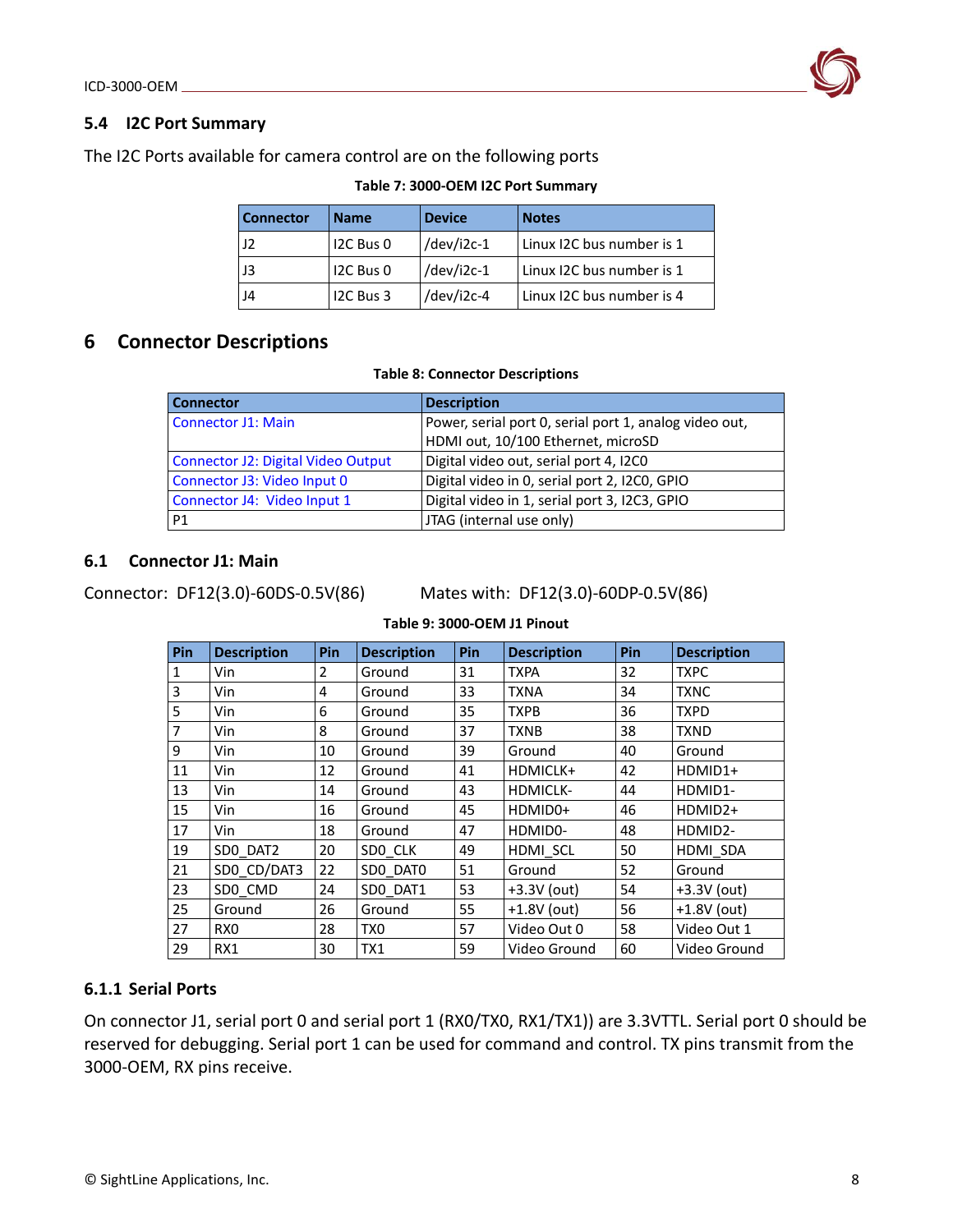## <span id="page-10-0"></span>**6.1.2 Video Out 0/1**

Video Out 0 provides composite video output.

Video Out 1 is reserved to support S-Video (not currently supported).

## <span id="page-10-1"></span>**6.1.3 Ethernet**

On connector J1, pin 31 through pin 38 represent the Ethernet connection. Currently only 10/100BASE-T has been implemented (pins 31,33,35,37). 1000BASE-T has not yet been enabled (pins 32, 34, 36, 38).

TXPA/TXNA is sending info from Sightline product., TXPB/TXNB is receiving.

 $TXPA = TX+$  TXNA = TX- TXPB = RX+ TXNB = RX-

The 3000-OEM uses the embedded Ethernet approach. This consists of 0.033uF capacitors placed in series on the Ethernet lines (AC coupled) onboard. There are no Ethernet magnetics on either the 3000-OEM or the 3000-IO. If the distance is less than a few meters and there is a common ground, there should not be any issues with Ethernet connectivity (even in EMI testing).

- *Application notes on using the embedded Ethernet approach can be found by on the web by searching for microchip capacitive coupling. Even though the search results will yield information not specific to the chip used by SightLine, the same rules apply.*
- **IMPORTANT:** If the Ethernet needs to be changed to use external magnetics, the OEM board should be modified by changing the board capacitors (and possibly other passives) to zero-ohm jumpers. Contact [Support](mailto:support@sightlineapplications.com) for modification assistance.

Analog Video output on J1 is incompatible with Digital Video outputs (Vout, HDMI). Contact [Support](mailto:support@sightlineapplications.com) for more information.

### <span id="page-10-2"></span>**6.2 Connector J2: Digital Video Output**

Connector: DF12(3.0)-60DP-0.5V(86) Mates with: DF12(3.0)-60DS-0.5V(86)

| Pin                     | <b>Description</b> | <b>Notes</b>      | <b>Pin</b> | <b>Description</b> | <b>Notes</b>      |
|-------------------------|--------------------|-------------------|------------|--------------------|-------------------|
| $\overline{1}$          | VOUTO CLK          | Pixel Clock       | 2          | USBO ID            |                   |
| $\overline{3}$          | Ground             |                   | 4          | USBO DRVBUS        |                   |
| $\overline{\mathbf{5}}$ | VOUT0_GYYC_9       | Υ9                | 6          | VOUT0_GYYC_8       | Y8                |
| $\overline{7}$          | VOUTO GYYC 7       | <b>Y7</b>         | 8          | VOUTO GYYC 6       | Y6                |
| $\overline{9}$          | VOUTO GYYC 5       | Y5                | 10         | VOUTO GYYC 4       | Y4                |
| 11                      | VOUTO GYYC 3       | Y3                | 12         | VOUTO GYYC 2       | Y2                |
| 13                      | Ground             |                   | 14         | Ground             |                   |
| 15                      | VOUTO BSBC 9       | CbCr9             | 16         | VOUTO BSBC 8       | CbCr8             |
| 17                      | VOUTO BSBC 7       | CbCr7             | 18         | VOUTO BSBC 6       | CbCr6             |
| 19                      | VOUTO BSBC 5       | CbCr <sub>5</sub> | 20         | VOUTO BSBC 4       | CbCr4             |
| $\overline{21}$         | VOUTO BSBC 3       | CbCr3             | 22         | VOUTO BSBC 2       | CbCr <sub>2</sub> |
| 23                      | Ground             |                   | 24         | Ground             |                   |
| 25                      | VOUTO_RSR 9        | 0                 | 26         | VOUTO RSR 8        | 0                 |
| 27                      | VOUTO RSR 7        | $\mathbf{0}$      | 28         | VOUTO RSR 6        | $\mathbf{0}$      |
| 29                      | VOUTO RSR 5        | $Y1 = 0$          | 30         | VOUTO RSR 4        | $Y0 = 0$          |

## **Table 10: 3000-OEM J2 Pinout**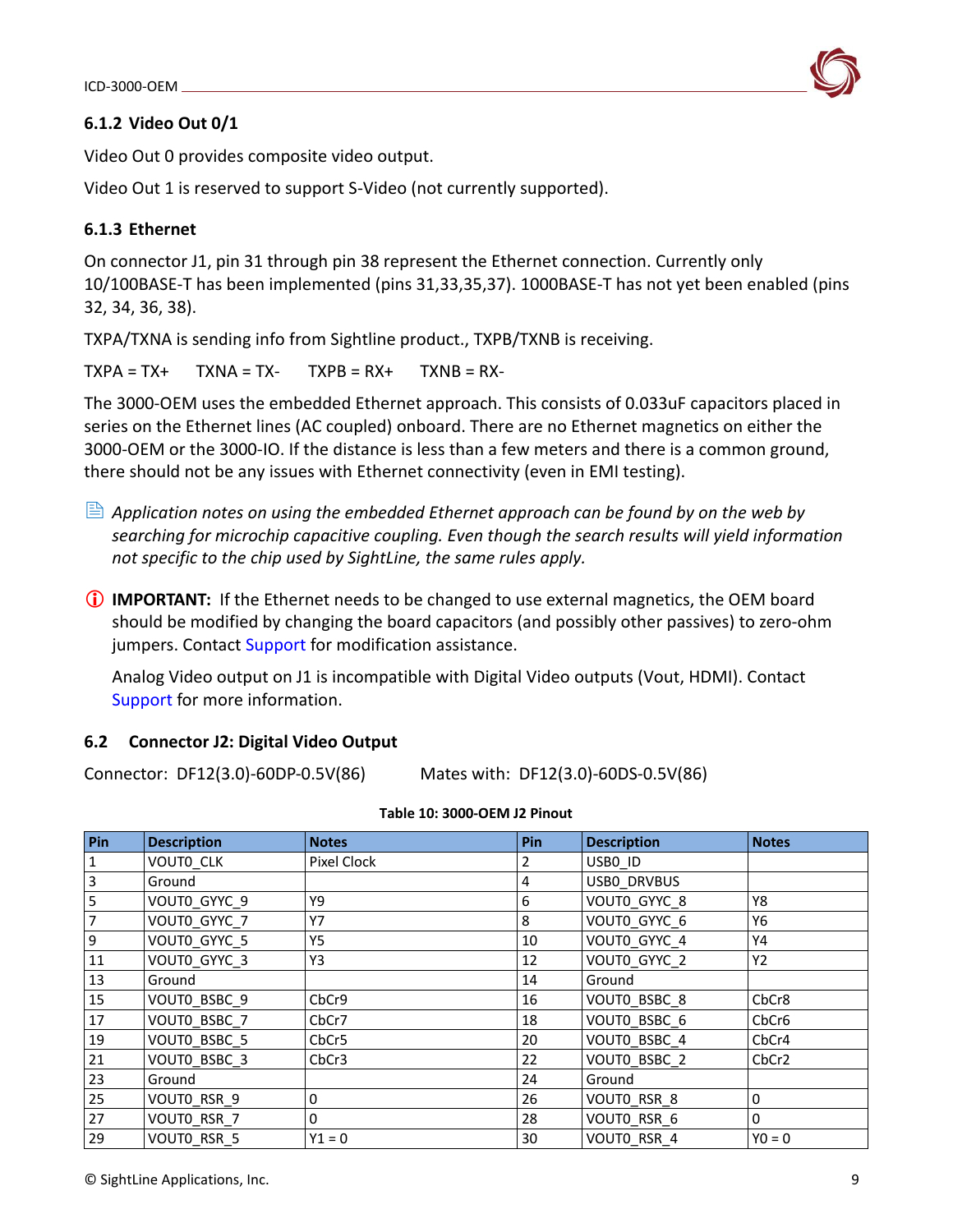

*(3000-OEM J2 Pinout continued)*

| Pin    | <b>Description</b> | <b>Notes</b>                                         | Pin | <b>Description</b> | <b>Notes</b> |
|--------|--------------------|------------------------------------------------------|-----|--------------------|--------------|
| 31     | VOUTO RSR 3        | $CbCr1 = 0$                                          | 32  | VOUTO RSR 2        | $CbCr0 = 0$  |
| 33     | Ground             |                                                      | 34  | Ground             |              |
| $35\,$ | VOUTO HSYNC        | H Sync                                               | 36  | USBO DP            |              |
| 37     | VOUTO VSYNC        | V Sync                                               | 38  | USB0_DM            |              |
| 39     | VOUTO_FLD          | Field                                                | 40  | USB0 VBUSIN        |              |
| 41     | VOUTO AVID         | Active Video (see Active Video<br>Area and Blanking) | 42  | USBO CE            |              |
| 43     | Ground             |                                                      | 44  | Ground             |              |
| 45     | RX4                |                                                      | 46  | TX4                |              |
| 47     | I2CO_SCL           |                                                      | 48  | I2CO_SDA           |              |
| 49     | GP0_16             |                                                      | 50  | GP0 17             |              |
| 51     | GP0_22             |                                                      | 52  | GP0_23             |              |
| 53     | GP0_24             |                                                      | 54  | GP0_28             |              |
| 55     | +3.3V (out)        |                                                      | 56  | +3.3V (out)        |              |
| 57     | Ground             |                                                      | 58  | Ground             |              |
| 59     | $+1.8V$ (out)      |                                                      | 60  | $+1.8V$ (out)      |              |

*See [Video Output](#page-13-1) for output video format details.*

#### <span id="page-11-0"></span>**6.3 Connector J3: Video Input 0 (VIN0)**

Connector: DF12(3.0)-80DP-0.5V(86) Mates with: DF12(3.0)-80DS-0.5V(86)

 *All input signals are assumed to be 3.3V TTL level. Any conversion from a VIOSEL voltage level will be done on the external adapter boards, e.g., SLA-3000-FPC.*

Column key for connector J3 pinout:

**Y** = luminance **G** = Grayscale

**CbCr** = Chrominance **A** = Indicates Port A data bits

**B** = Denotes Port B data bits

Se[e Color Camera Data Input Signal Locations](#page-16-2)

| Pin            | <b>Description</b> | <b>Notes</b>                                        | Pin            | <b>Description</b> | <b>Notes</b>   |
|----------------|--------------------|-----------------------------------------------------|----------------|--------------------|----------------|
| $\overline{2}$ | VINO_BCLK          |                                                     | 1              | VINO_ACLK          |                |
| 4              | Ground             |                                                     | 3              | Ground             |                |
| 6              | <b>VINO D22</b>    |                                                     | 5              | <b>VINO D23</b>    |                |
| 8              | <b>VINO D20</b>    |                                                     | $\overline{7}$ | <b>VINO D21</b>    |                |
| 10             | <b>VINO_D18</b>    |                                                     | 9              | <b>VINO D19</b>    |                |
| 12             | <b>VINO D16</b>    |                                                     | 11             | <b>VINO D17</b>    |                |
| 14             | Ground             |                                                     | 13             | Ground             |                |
| 16             | <b>VINO_D14</b>    | Y6, G6, B6                                          | 15             | <b>VINO_D15</b>    | Y7, G7, B7     |
| 18             | <b>VINO D12</b>    | Y4, G4, B4                                          | 17             | <b>VINO D13</b>    | Y5, G5, B5     |
| 20             | <b>VINO_D10</b>    | Y2, G2, B2                                          | 19             | <b>VINO D11</b>    | Y3, G3, B3     |
| 22             | VINO D8            | Y0, G0, B0                                          | 21             | VINO D9            | Y1, G1, B1     |
| 24             | Ground             |                                                     | 23             | Ground             |                |
| 26             | VINO D6            | CbCr6, G14, A6                                      | 25             | VINO_D7            | CbCr7, G15, A7 |
| 28             | VINO_D4            | CbCr4, G12, A4                                      | 27             | VINO_D5            | CbCr5, G13, A5 |
| 30             | VINO_D2            | CbCr2, G10, A2                                      | 29             | VINO_D3            | CbCr3, G11, A3 |
| 32             | VINO DO            | CbCr <sub>0</sub> , G <sub>8</sub> , A <sub>0</sub> | 31             | VINO D1            | CbCr1, G9, A1  |

**Table 11: 3000-OEM J3 Pinout**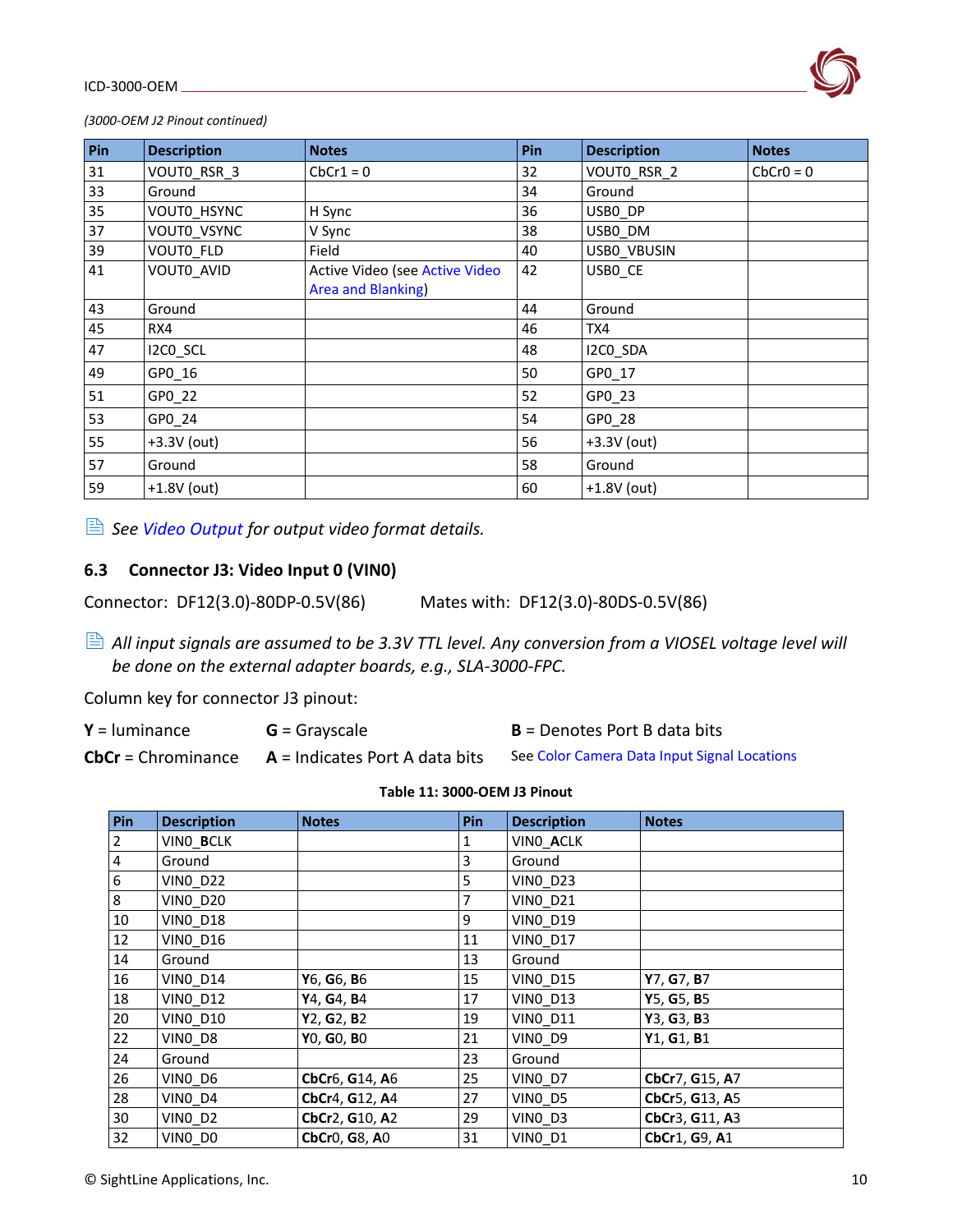

*(3000-OEM J3 Pinout continued)*

| Pin | <b>Description</b> | <b>Notes</b>           | Pin | <b>Description</b> | <b>Notes</b>                        |
|-----|--------------------|------------------------|-----|--------------------|-------------------------------------|
| 34  | Ground             |                        | 33  | Ground             |                                     |
| 36  | <b>NC</b>          |                        | 35  | <b>NC</b>          | Pins 35, 37, 39, 41 have            |
| 38  | <b>NC</b>          |                        | 37  | <b>NC</b>          | alternate functionality not yet     |
| 40  | <b>NC</b>          |                        | 39  | <b>NC</b>          | implemented. When building          |
| 42  | Port ID (out)      | See pin notes below    | 41  | <b>NC</b>          | an adapter board DO NOT<br>CONNECT. |
| 44  | Ground             |                        | 43  | Ground             |                                     |
| 46  | <b>NC</b>          |                        | 45  | VINO_HSYNC         |                                     |
| 48  | <b>NC</b>          |                        | 47  | VINO VSYNC         |                                     |
| 50  | <b>NC</b>          |                        | 49  | VINO FLD           |                                     |
| 52  | <b>NC</b>          |                        | 51  | VINO DE            | Optional                            |
| 54  | Ground             |                        | 53  | Ground             |                                     |
| 56  | Passthrough ground |                        | 55  | Passthrough VIN    | See J1*                             |
| 58  | Passthrough ground |                        | 57  | Passthrough VIN    | See J1*                             |
| 60  | Passthrough ground |                        | 59  | Passthrough VIN    | See J1*                             |
| 62  | Passthrough ground |                        | 61  | Passthrough VIN    | See $J1*$                           |
| 64  | Ground             |                        | 63  | Ground             |                                     |
| 66  | TX <sub>2</sub>    | 3.3V TTL               | 65  | RX <sub>2</sub>    | 3.3V TTL                            |
| 68  | I2CO_SDA           | /dev/i2c-1             | 67  | I2CO_SCL           | /dev/i2c-1                          |
| 70  | GP0_8_ID1          | /sys/class/gpio/gpio8  | 69  | GP0_25_ID0         | /sys/class/gpio/gpio25              |
| 72  | GP0_10_ID3         | /sys/class/gpio/gpio10 | 71  | GP0 9 ID2          | /sys/class/gpio/gpio9               |
| 74  | GP0 15             | /sys/class/gpio/gpio15 | 73  | GP0 14             | /sys/class/gpio/gpio14              |
| 76  | +3.3V (out)        |                        | 75  | +3.3V (out)        |                                     |
| 78  | Ground             |                        | 77  | Ground             |                                     |
| 80  | +1.8V (out)        |                        | 79  | +1.8V (out)        |                                     |

*\*Max voltage = VIN (Se[e Specifications](#page-3-0) and connecto[r J1\)](#page-9-2) Max current = 1.2A*

#### **Connector pin notes:**

- Port ID = Ground for VINO. This is used to identify the port (VINO(J3) or Vin1(J4)) to an external board attached to this port.
- Board ID pins (**ID0, ID1, ID2, ID3**) are used to identify the type of board attached to this connector. See [Camera Input Adapter Board](#page-20-0) section for details. These GPIO pins will have varied functionality at power up. It recommended to use other available GPIO pins for general purpose if possible.
- Passthrough VIN and ground are passed through from main connector (J1) VIN and ground.
- See [Video Input Port Description](#page-14-3) for details.

### <span id="page-12-0"></span>**6.4 Connector J4: Video Input 1 (VIN1)**

Connector: DF12(3.0)-80DP-0.5V(86) Mates with: DF12(3.0)-80DS-0.5V(86)

### **Similar pin-out as J3, except for the following**:

PortID = +3.3V for Video Input 1, VINx = VIN1 for Video Input 1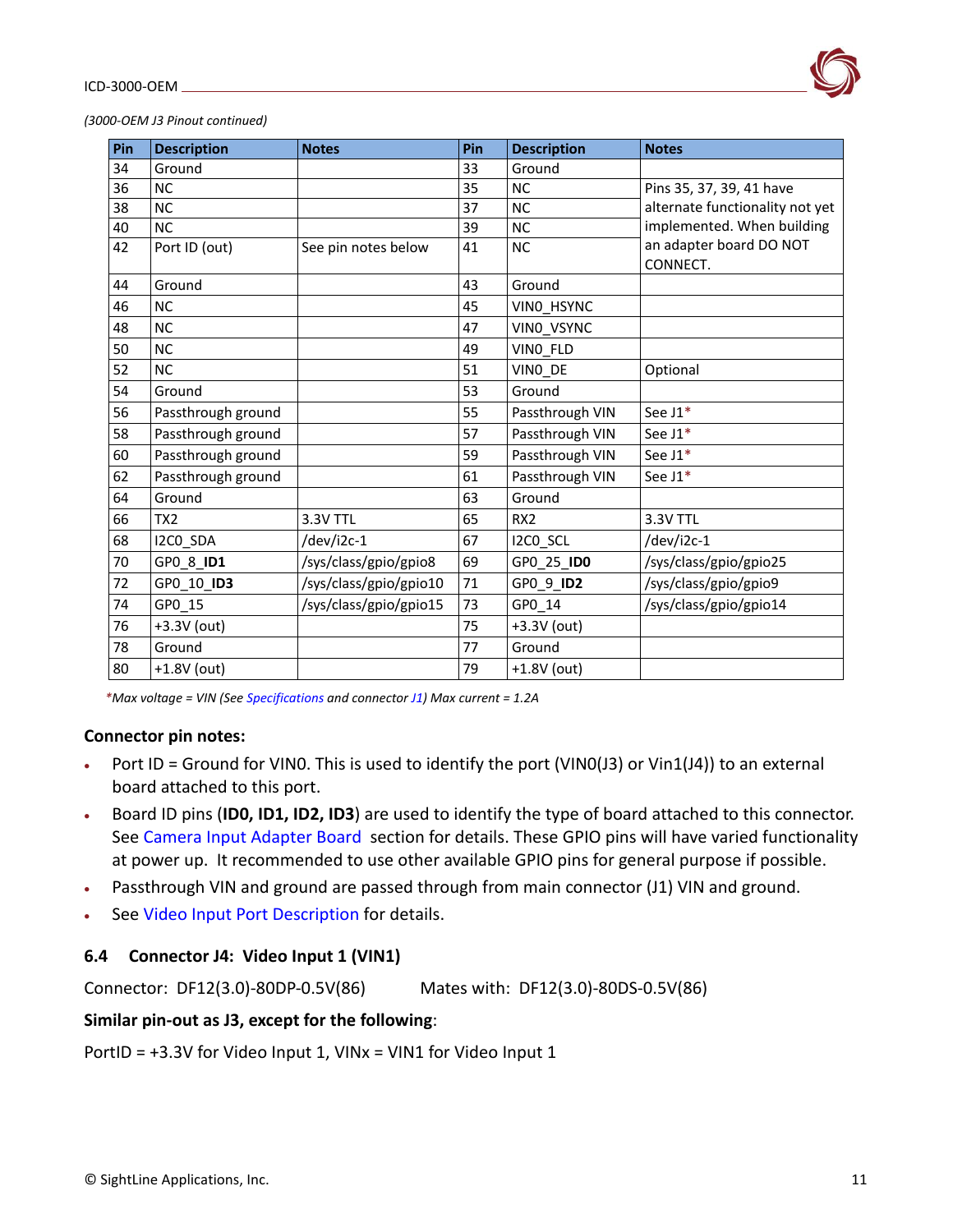

#### **Table 12: Video Input Pins**

| Pin | <b>Description</b> | <b>Notes</b>           | Pin | <b>Description</b> | <b>Notes</b>           |
|-----|--------------------|------------------------|-----|--------------------|------------------------|
| 66  | TX3                | 3.3V TTL               | 65  | RX <sub>3</sub>    | 3.3V TTL               |
| 68  | I2C3 SDA           | /dev/i2c-4             | 67  | I2C3 SCL           | /dev/i2c-4             |
| 70  | GP1 16 ID1         | /sys/class/gpio/gpio48 | 69  | GPO 20 IDO         | /sys/class/gpio/gpio20 |
| 72  | GP1 18 ID3         | /sys/class/gpio/gpio50 | 71  | GP1 17 ID2         | /sys/class/gpio/gpio49 |
| 74  | GP0 19             | /sys/class/gpio/gpio19 | 73  | GP0 18             | /sys/class/gpio/gpio18 |

#### **Connector pin notes:**

- Port ID =  $+3.3$  for VIN1. This is used to identify the port (VINO(J3) or Vin1(J4)) to an external board attached to this port.
- Board ID pins (ID0, ID1, ID2, ID3) are used to identify the type of board attached to this connector. See [Camera Input Adapter Board](#page-20-0) section for details. These GPIO pins will have varied functionality at power up. It recommended to use other available GPIO pins for general purpose if possible.
- Passthrough VIN and ground are passed through from main connector (J1) VIN and ground.
- See [Video Input Port Description](#page-14-3) for details.

### <span id="page-13-0"></span>**6.5 Connector J5: JTAG, JTAG, PIC Programmer - SIGHTLINE USE ONLY**

Connector: ZF5S-25-01-T-WT-TR

## **Test Points:**

| Label           | <b>Signal</b> |
|-----------------|---------------|
| TP1 / TP2 / TP3 | Ground        |

# <span id="page-13-1"></span>**7 Video Output Port Description**

### <span id="page-13-2"></span>**7.1 Signal Levels**

Unless otherwise specified, all video signal levels are 3.3 Volts.

 *See the 3000-4000-OEM Camera Input Adapter Board ID Table in [ICD-3000-4000-Adapter-Boards](https://sightlineapplications.com/wp-content/uploads/ICD-3000-4000-Adapter-Boards.pdf) for a list of camera input adapter boards and IDs.* 

### <span id="page-13-3"></span>**7.2 Power**

There are multiple rails available on the connectors to power an adapter board or accessories. On the 3.3V rail, do not exceed 0.8A. On the 1.8V rail, do not exceed 0.7A.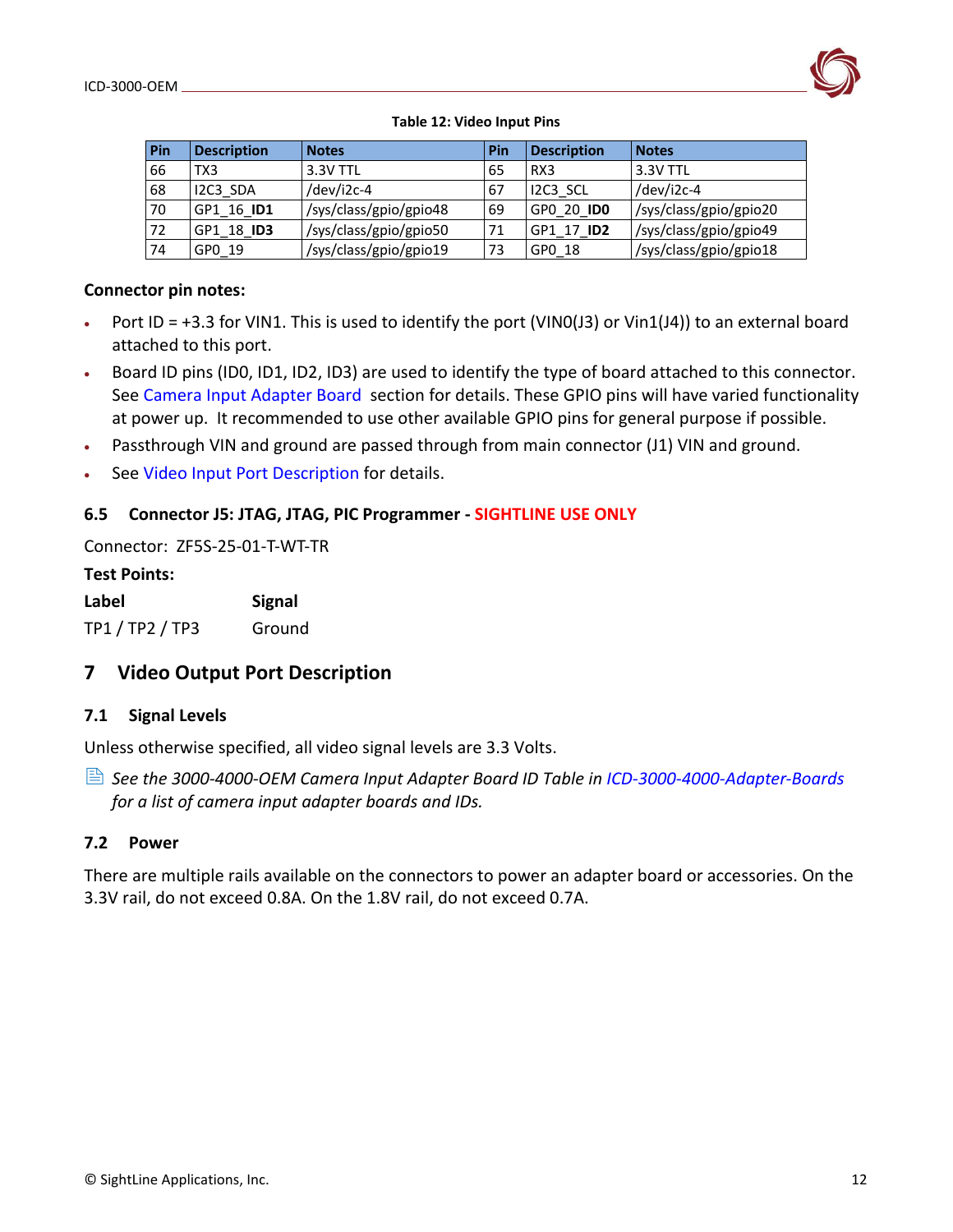## <span id="page-14-0"></span>**7.3 Video Output**

## **Vout (J2):**

- Digital video output supporting up to 1080p60
- 20 Bit YCbCr (10Y/10CbCr) output, with lower 2 bits of Y and CbCr = 0
	- For 16-bit output, use upper 8 of Y and CbCr
	- YCbCr 4:2:2 format
- Currently only embedded sync has been validated (i.e., not using HSYNC/VSYNC/FLD/AVID).
	- **Embedded Sync is BT1120 timing reference signals embedded in the data stream.**
- 3000-HDSDI-OUT board is a working design example of connecting an encoder to the J2 VOUT port.
- Currently supported resolutions:
	- 720P60/59.94/50
	- 1080P60/59.94/50/30/29.97/25 (continued below)
	- 1080i60
	- 1080i59.94/50 (2.25 release)

# **HDMI Output (J1):**

Compliant with HDMI v2.0 output.

The HDMI output format is specified by the resolution and format specified through Panel Plus. The HDMI output ignores any EDID HDMI format information in the external HDMI sink device. Supported HDMI formats are defined in [SLAVideoDisplay](https://sightlineapplications.com/releases/IDD/current/struct_s_l_a_video_display__t.html) in the [IDD](https://sightlineapplications.com/releases/IDD/current/).

 **IMPORTANT:** Digital Video outputs (Vout, HDMI) are incompatible with Analog video output on J1. Some combinations of Vout and HDMI can work simultaneously. Contac[t Support](mailto:support@sightlineapplications.com) for more information.

# <span id="page-14-3"></span><span id="page-14-1"></span>**8 Video Input Port Description**

# <span id="page-14-2"></span>**8.1 Overview**

The 3000-OEM has 2x 16-bit video input ports - VIN0 / VIN1. Each input port can accept 1x 16-bit signal. The signals are parallel digital video only (sometimes called CMOS video).

Two types of synchronization are supported. Both require a pixel clock along with the data stream:

- Discrete Video Sync Signals: Separates signals for Vertical Sync, Horizontal Sync, Field (interlace) and Data Valid.
- Embedded Sync: Synchronization codes present in the data stream are decoded to derive Vertical and Horizontal Sync and Field (interlaced) information. Data Valid is indicated by the presence of sync codes.
- Details on signals and pin locations are in section below: [Video Formats](#page-16-0)
- *The 3000-OEM supports interlaced video in Embedded Sync mode only (2.24 software release). Previous testing has indicated that the discrete field signal is inconsistently sampled by the hardware, resulting in swapping of field data over time.*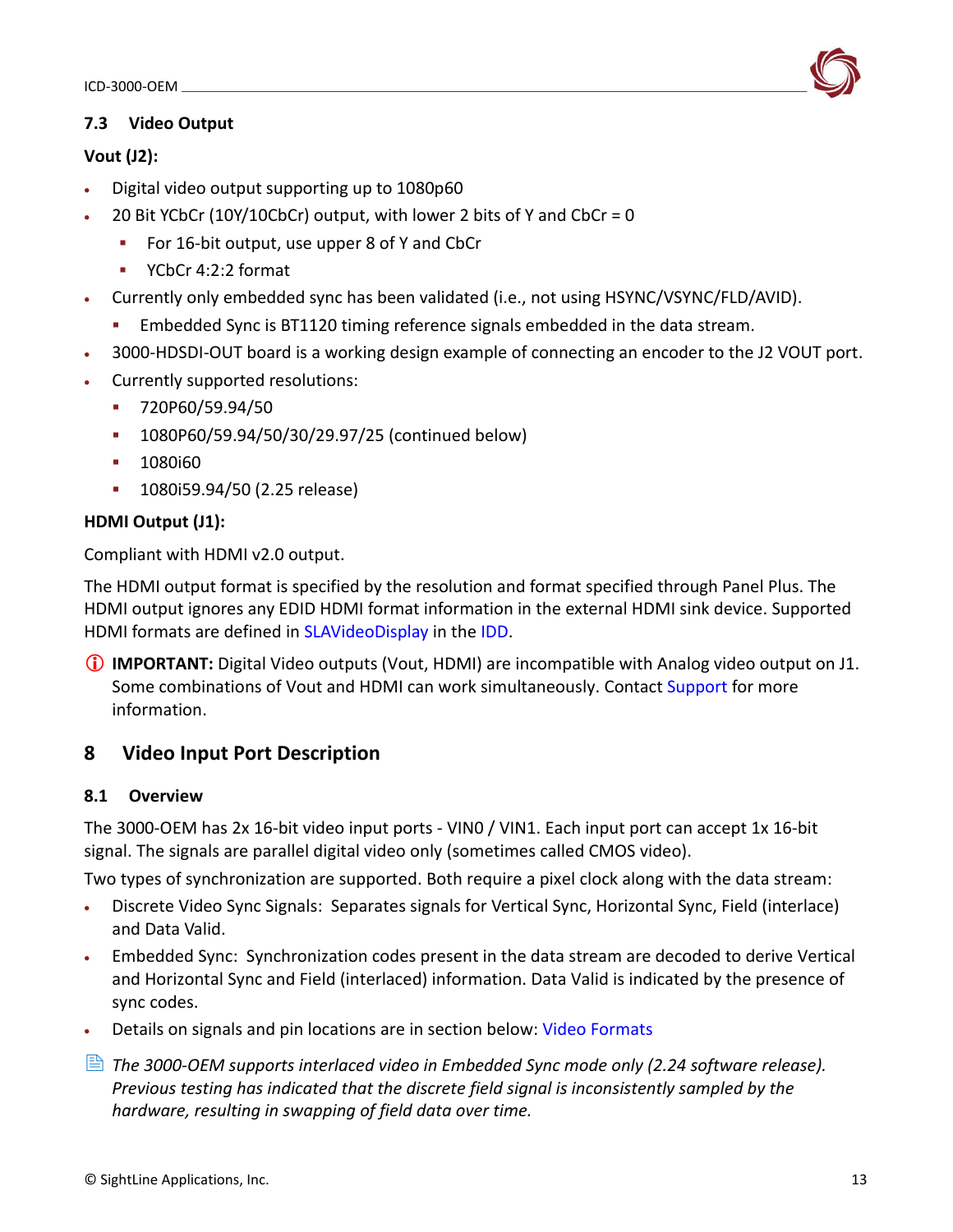

## <span id="page-15-0"></span>**8.2 Adapter Boards**

For acquiring video other than parallel digital video, a set of adapter boards are available to convert popular video signals to parallel digital video for input to the video ports. Details are available in [ICD-](http://sightlineapplications.com/wp-content/uploads/ICD-3000-4000-Adapter-Boards.pdf)[3000-4000-Adapter-Boards](http://sightlineapplications.com/wp-content/uploads/ICD-3000-4000-Adapter-Boards.pdf)*.* 

Input boards examples:

- Sony serial digital interface (Sony FCB cameras and compatible Tamron cameras)
- HD-SDI camera interface
- HDMI camera interface
- Camera Link camera interface
- Hitachi camera interface
- Analog Video (NTSC and PAL)
- Additionally, parallel video can be acquired using an adapter board that accepts an FFC and FPC cable types. Mating adapter boards are available that attach to specific camera types (Boson, Airborne, etc.)
- *SightLine adapter boards are often used by customers for system development work. The adapter board design is then integrated into a custom IO board that mates with the 3000-OEM.*

### <span id="page-15-1"></span>**8.3 Supported Standards**

SMTPE 292 (Digital HD video):

- HD-SDI input adapter board
- Only 8-bits of Y and 8-bits of CrCb are acquired (use upper 8-bits if 10-bit data)
- Embedded sync signals must be used to decode interlaced (field) information. The DSP cannot reliably acquire field information from the VINx\_FLD signal.

SMTPE 274 (analog HD video): TI TVP7002 analog to digital supported. Contact [Support](mailto:support@sightlineapplications.com) for details.

### <span id="page-15-2"></span>**8.4 Signal Levels**

Unless otherwise specified, all video signal levels are 3.3 Volts.

 *See the 3000-4000-OEM Camera Input Adapter Board ID Table in [ICD-3000-4000-Adapter-Boards](https://sightlineapplications.com/wp-content/uploads/ICD-3000-4000-Adapter-Boards.pdf) for a list of camera input adapter boards and IDs*

### <span id="page-15-3"></span>**8.5 Power**

There are multiple rails available on the connectors to power an adapter board or accessories. On the 3.3V rail do not exceed 0.8A. On the 1.8V rail, do not exceed 0.7A.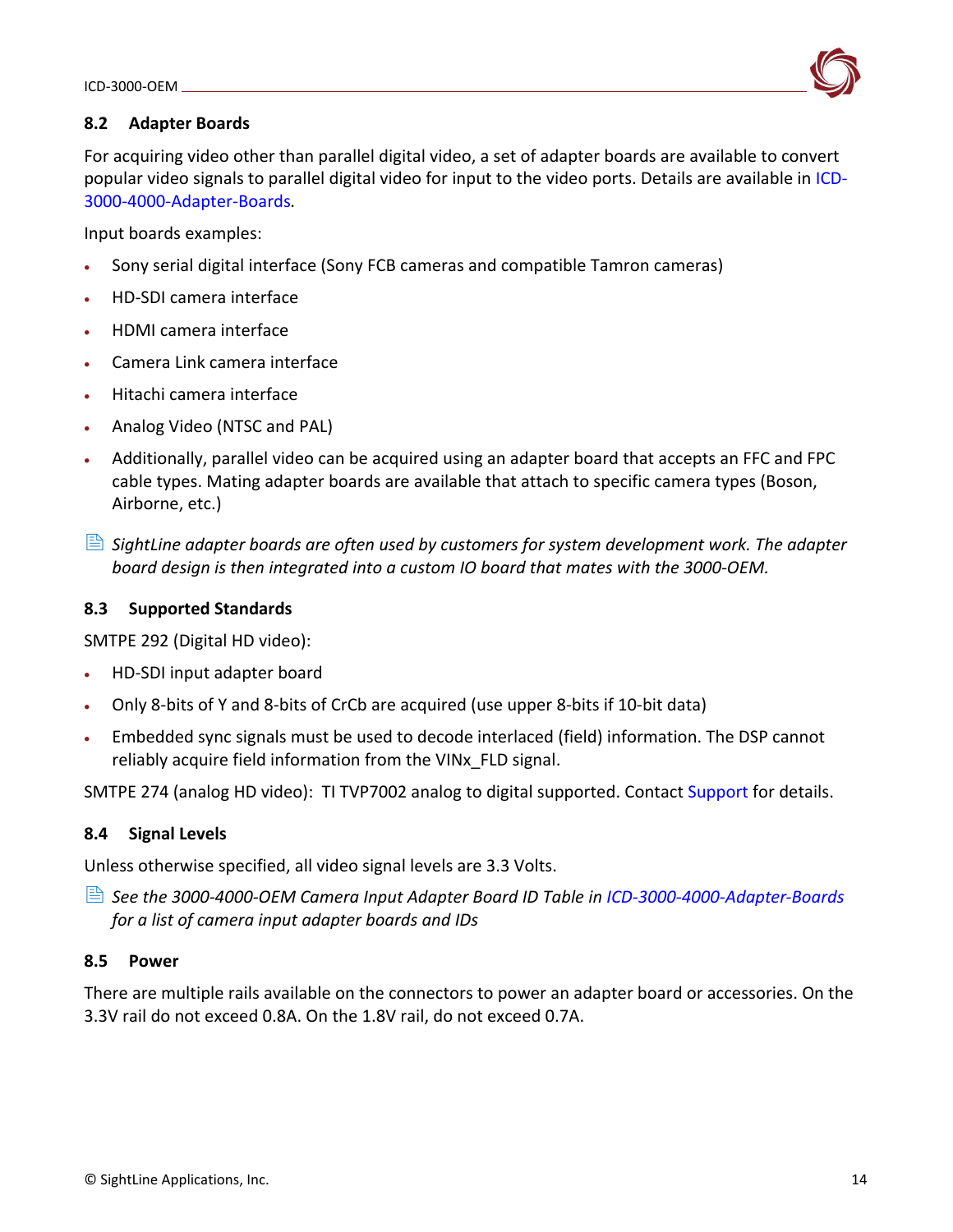

## <span id="page-16-0"></span>**8.6 Video Formats**

Video synchronization can be accomplished using either Discrete Sync signals or Embedded Sync data.

**Discrete Video Sync** Signals in signal locations (x= 0,1 for VIN0, VIN1)

- VINx\_VSYNC (Vertical sync, start of frame)
- VINx\_HSYNC (Horizontal sync, start of line)
- VINx\_FLD, (field)
- VIN<sub>x</sub> DE (Line Valid, this remains high during valid pixels in a line)

**Embedded Sync** In this case all synchronization information is in the embedded sync codes - only the pixel clock and the data stream are used.

- BT.1120 (HD, 720/1080P)
- BT.656.  $(SD 525/625$  lines)

# **Vin0 (J3):**

- 16-bit YCbCr (up to1920 x 1200 @ 60Hz)
- 16-bit grayscale (up to1920 x 1200 @ 60Hz)
- Embedded sync or discrete sync modes

# **Vin1 (J4):**

- 16-bit YCbCr (up to 1920 x 1200 @ 60Hz)
- 16-bit grayscale (up to1920 x 1200 @ 60Hz)
- Embedded sync or discrete sync modes

# <span id="page-16-1"></span>**8.6.1 Camera Naming Convention**

|                  | When used as one 16-bit input: | When used as two 8-bit inputs (3000-AB board): |
|------------------|--------------------------------|------------------------------------------------|
| <b>Connector</b> | Appears in software as:        | Appears in software as:                        |
| $J3$ (Vin0)      | Camera 0 (Cam 0)               | Camera 0 and Camera 1                          |
| J4 (Vin1)        | Camera 2 (Cam 2)               | Camera 2 and Camera $3(N/A)^3$                 |

# <span id="page-16-2"></span>**8.7 Color Camera Data Input Signal Locations**

All signal locations refer to the table in [Connector J3: Video Input 0](#page-11-0).

# **16-bit YCbCr 4:2:2**

- 8-bit luminance acquired in signal locations Y0->Y7
- 8-bit chrominance in signal locations CbCr0->CbCr7

# **20-bit YCbCr 4:2:2** (not supported)

Use upper 8-bits of 10-bit data for both Y and CbCr

<sup>&</sup>lt;sup>3</sup> Not currently implemented.

<sup>©</sup> SightLine Applications, Inc. 15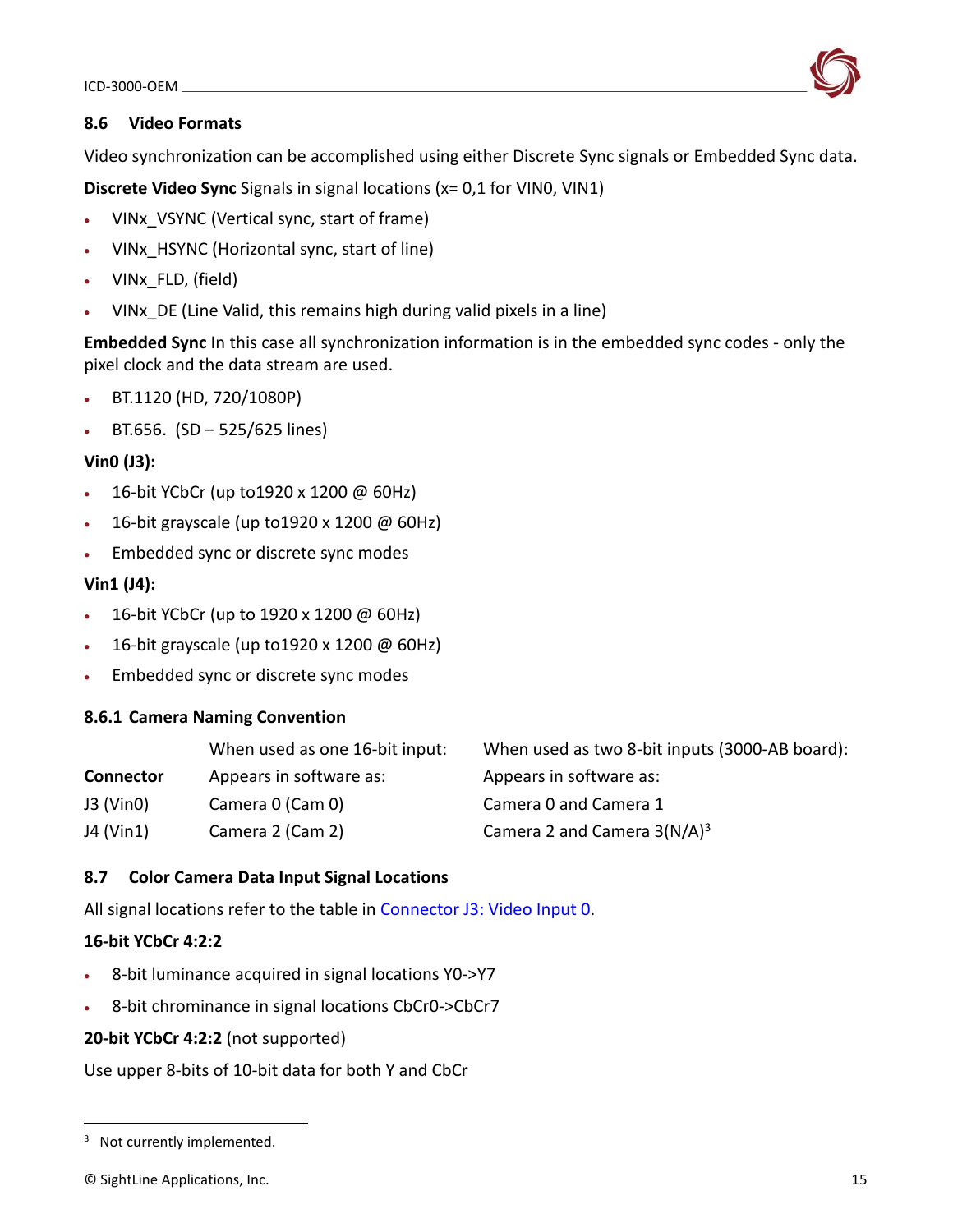

- Single BT.656: Camera input is supported on each Vin0 (Cam 0), Vin1 (Cam 2).
- 8-bits BT.656: Data on signal pins 15->22 (15 = most significant bit) with pixel clock on VIN0\_ACLK.
- 10-bit BT.656: Wire the upper 8-bits of 10 into the above locations. This will contain the most significant video data, as well as the SAV and EAV codes.
- If the BT.656 is generated by a decoder chip, e.g., SDI, the decoder must be placed in *Multiplexed Luma/Chroma data output for SD and HD data rates.* The 8-bit output will alternate Y, Cb, Y, Cr …, instead of having Luma and Chroma on separate 8-bit outputs. BT.656 specifies multiplexed data on a single 8/10-bit output.
- **If the SDI decoder is powered up at the same time as the 3000, the decoder must be held in reset** *until the power is up and stable. The 3000-OEM provides GPIO to accomplish this. Contact [Support](mailto:support@sightlineapplications.com) for more information.*

#### <span id="page-17-0"></span>**8.8 Grayscale Camera Data**

Up to 16-bit (see [Connector J3: Video Input 0](#page-11-0))

8-bit data in signal locations G0  $\rightarrow$  G7 (G8  $\rightarrow$  G15 should be tied low)

14-bit data in signal locations G0  $\rightarrow$  G13 (G14  $\rightarrow$  G15 should be tied low)

16-bit data in signal locations G0  $\rightarrow$  G15

Discrete sync signals in signal locations VINx\_HSYNC, VINx\_VSYNC, VINx\_ACLK, VINx\_FLD, VINx\_DE (where x is 0,1)

### <span id="page-17-1"></span>**8.9 Synchronization Signals (Video Input 0 and 1)**

The following synchronization signals are used. VINx refers to VIN0 or VIN1 depending on video input 0 or 1.

- VINx VSYNC vertical sync: A rising edge (default) indicates the start of a new frame. This can be configured through acquisition parameters to falling edge.
- VINx HSYNC horizontal sync: A rising edge (default) indicates the start of a new line. This can be configured through acquisition parameters to falling edge.
- VINx, ACLK pixel clock: Pixel data is sampled on the rising edge. Maximum input rate is 165 MHz. Clock edge is not currently configurable through acquisition parameters.
- VINx\_FLD: This is the field signal for interlaced video. The 3000-OEM does not currently support interlaced acquisition using the field signal. However, starting in 2.24, the 3000-OEM will support interlaced video in embedded sync mode (still does not use VINx\_FLD).
- VINx DE: This is line enable or line valid. This signal is high only when active sensor pixel data in a line is available. This signal will be low during vertical and horizontal blanking.
- $\Box$  For detailed timing information, see TI document [SPRS647e,](https://www.ti.com/lit/ds/sprs647e/sprs647e.pdf) section 8.10.1 HDVPSS Electrical Data/Timing.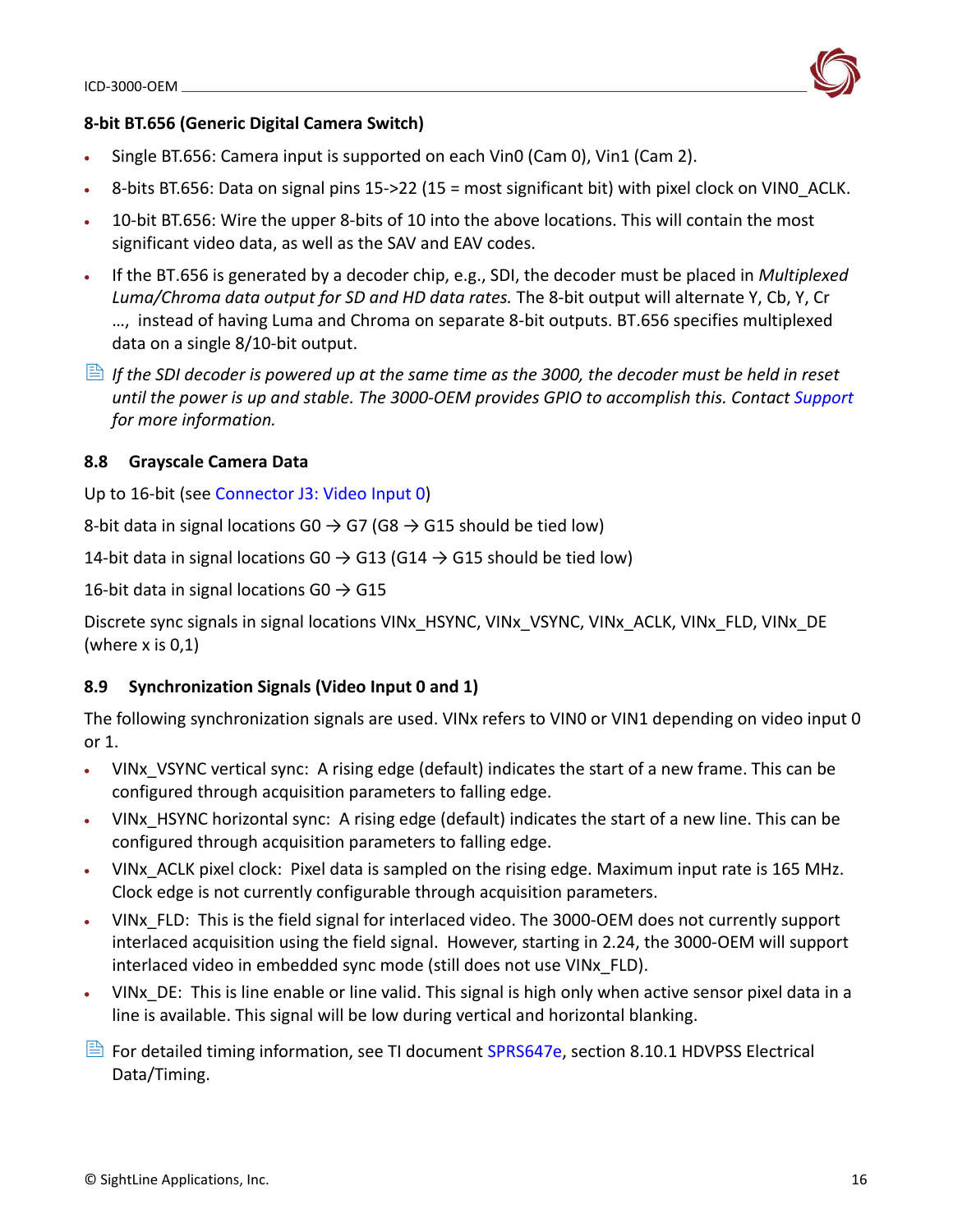# <span id="page-18-0"></span>**8.10 Active Video Area and Blanking**

Digital video signals contain blanking lines at the top of each frame known as vertical blanking. Blank pixels at the start of each line are known as horizontal blanking.

The active picture region is where the pixel data from the sensor is displayed (Figure 6). This example shows there are 45 blanking lines at the start of each frame, and 280 blanking pixels at the start of each row.

Every camera will have different vertical and horizontal blanking values. The same camera, when configured for different resolutions, can have different vertical and horizontal blanking values. Refer to the camera specific technical documentation for the correct settings.



**Figure 7: Vertical and Horizontal Blanking**

### <span id="page-18-1"></span>**8.10.1 Minimum Vertical Blanking Requirements**

720P YCbCr video requires a minimum of 21 vertical blanking lines.

1080P YCbCr video requires a minimum of 30 vertical blanking lines.

**IMPORTANT:** If the vertical blanking requirements are not met, the video may display the color artifacts along the top of the video as shown in Figure 8.



**Corrections:**

Increase the vertical blanking of the camera output.

The default capture starts on rising edge of VSync. It is possible to start capture on the falling edge of VSync, which happens earlier, to get enough lines of blanking before active video starts. In Panel Plus, select the *Invert V-Sync Polarity* checkbox in *Acquisition Settings*. In the *Camera Type* drop-down menu, select G*eneric Digital for the* camera type.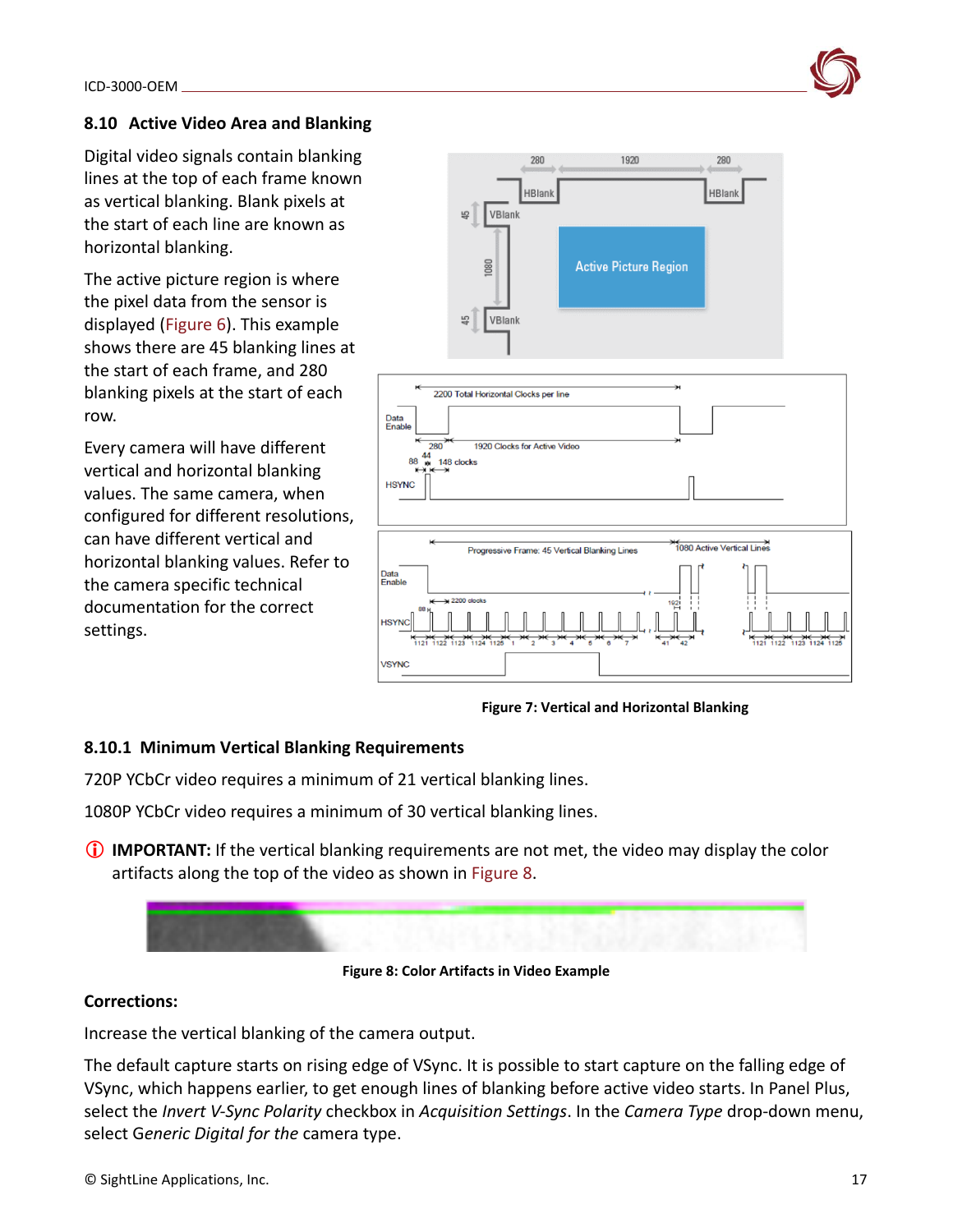

### <span id="page-19-0"></span>**8.10.2 Removing Blanking Lines and Pixels**

Blanking lines and pixels should automatically be removed when the video is acquired by the 3000- OEM.

There are two ways to set up automatic removal. In in the *Acquisition Settings* dialog window in Panel Plus, select the *Data Valid Signal* option in *Sync/Crop*, or if the Data Valid Signal is not supported, manually enter the *Vertical* and *Horizontal Front Porch* settings.

## **Data Valid Signal** (if supported)

If the camera's data enable signal goes high when valid pixel data is available (active picture region), in the *Acquisition Settings* dialog, select *Data Valid Signal* in the *Syn/Crop* drop-down menu. Leave *Vertical Front Porch* and *Horizontal Front Porch* set to 0. The 3000-OEM hardware will use the data valid signal to remove blanking lines and pixels from the acquired video.

| Generic Digital Settings (Applys to CameraType: Generic Digital Only)                                                                            |
|--------------------------------------------------------------------------------------------------------------------------------------------------|
| AutoFill<br>▼                                                                                                                                    |
| Width   1920   ÷<br>Height 1080<br>Resulting Flag Bits 0x401                                                                                     |
| → Horizontal Front Porch: 0<br>H<br>Vertical Front Porch: 0<br>÷<br>Bit Depth: 8                                                                 |
| Input: $\bigcirc$ Gray Scale $\circledast$ YUV color $\bigcirc$ G8 16bit in $\bigcirc$ Bayer $\bigcirc$ Laser $\Box$ Interlaced $\Box$ Byte Swap |
| Sync/Crop: Data Valid Signal<br>Invert V-Sync Polarity   Invert H-Sync Polarity   UB0                                                            |
| Camera Init Code: None<br>Options:<br>▼                                                                                                          |
| $\left \div\right $ Vertical Blanking $\left 0\right\rangle$<br>Horizontal Blanking 0<br>÷<br>$\div$ Width<br>Ю<br>Height<br>10<br>Big:          |

**Figure 9: Data Valid Supported**

### **Vertical and Horizontal Front Porch** (manual blanking entry)

If the camera does not support Data Valid Signal setting, set the *Sync/Crop* to *None*. Set the *Vertical Front Porch* (blanking) to *45*. Set *Horizontal Front Porch* (blanking) to *280*.

| Generic Digital Settings (Applys to CameraType: Generic Digital Only)                             |                            |
|---------------------------------------------------------------------------------------------------|----------------------------|
| AutoFill                                                                                          |                            |
| Height 1080<br>Width   1920 ÷                                                                     | Resulting Flag Bits 0x1    |
|                                                                                                   | ÷<br>Bit Depth: 8          |
| Input: ○ Gray Scale ● YUV color ○ G8 16bit in ○ Bayer ○ Laser □ Interlaced □ Byte Swap            |                            |
| Invert V-Sync Polarity   Invert H-Sync Polarity   UB0                                             | Sync/Crop: None<br>▼       |
| Camera Init Code: None<br>Options:<br>▼                                                           |                            |
| $\left \frac{1}{\epsilon}\right $ Vertical Blanking 0<br>÷L<br>Width<br>Height<br>10<br>Ю<br>Big: | ÷<br>Horizontal Blanking 0 |

**Figure 10: Data Valid Not Supported**